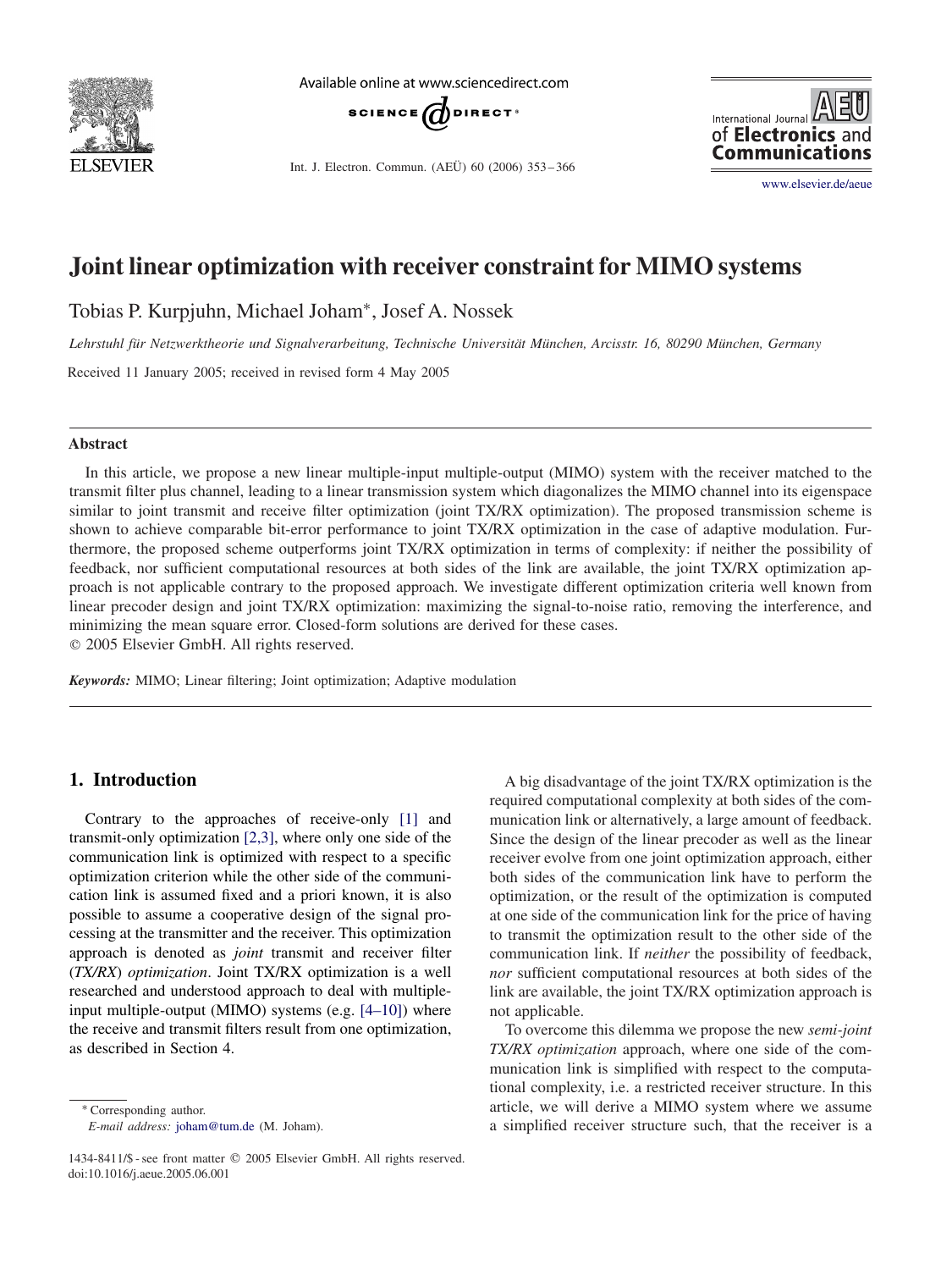<span id="page-1-0"></span>matched-filter, however, not only to the channel but also to the precoding filter.<sup>1</sup> This assumption is advantageous in two ways.

First, we end up with a decomposition of the channel into its eigenmodes similar to joint TX/RX optimization. This diagonalization of the channel provides good conditions for spatial multiplexing: due to the diagonalization of the MIMO channel there is no *inter-stream interference* between parallel transmitted data streams.

Second, the pilot symbols necessary for channel estimation at the receiver can be transmitted time multiplexed with the data and do not have to bypass the precoding filter. Therefore, the receiver estimates the combination of the precoding filter and the channel together with the imperfections of the transmission chain (e.g. erroneous synchronization or calibration).

Our contributions are as follows:

- We obtain *closed-form solutions* for three semi-joint TX/RX optimizations.
- We highlight that the TX-only (likewise, the RX-only) approaches clearly outperform the joint and semi-joint TX/RX optimizations in terms of BER for systems with fixed modulation alphabet.
- We perform a thorough comparison of the joint and semi-joint TX/RX optimizations with adaptive modulation for the cases of instantaneous and long-term channel knowledge.

## **2. Overview and notation**

The article is organized as follows: the system model of the considered linear MIMO transmission chain is explained in Section 3. Section 4 reviews the derivation and solution of the joint TX/RX optimizations. The approach of *semijoint TX/RX optimization* is described in Section 5. Both approaches, joint TX/RX optimization and semi-joint optimization, are compared in Section 6 where also an extension towards adaptive modulation and exploitation of longterm properties of the channel is performed. A conclusion is drawn in Section 7.

The following notation is used: vectors and matrices appear as bold lower-case and bold capital letters, respectively. With this notation **1** denotes the identity matrix. Commonly used operators are:  $E\{\cdot\}$  denotes the expectation operator, tr(.) sums up the diagonal elements of its argument,  $||.||_2$  is<br>the Euclidean norm ( $\lambda^*$  denotes complex conjugate ( $\lambda^T$ the Euclidean norm,  $(\cdot)^*$  denotes complex conjugate,  $(\cdot)^T$ <br>denotes transposed and  $(\cdot)^H$  conjugate transposed  $\otimes$  is the denotes transposed and  $(\cdot)^H$  conjugate transposed, ⊗ is the Kronecker product, and yec(c) performs a vectorization of Kronecker product, and  $\text{vec}(\cdot)$  performs a vectorization of the argument by stacking the columns.



**Fig. 1.** Block diagram for linear TX and RX processing.

# **3. MIMO system model**

The data  $s[k] \in \mathbb{C}^D$  are filtered by the precoder  $F \in$  $\mathbb{C}^{M_T \times D}$  at the *base station* (BS) to form the transmit signal. In the following, we assume that all transmit filters use the whole available transmit power  $P_t$ , i.e.

$$
E\left\{\|F\mathbf{s}[k]\|_2^2\right\}=P_t.
$$

After propagation over the frequency flat single-user MIMO channel  $H \in \mathbb{C}^{M_R \times M_T}$  with  $M_T$  transmit and  $M_R$  receive antenna elements and perturbation by the Gaussian noise  $n[k]$ , the received signal is passed through the linear receive filter  $G \in \mathbb{C}^{D \times M_R}$  leading to the estimate (cf. Fig. 1)

$$
\hat{s}[k] = GHFs[k] + Gn[k] \in \mathbb{C}^D.
$$
 (1)

The noise is complex Gaussian distributed with zero mean and spatial covariance matrix  $R_n$  which computes as

$$
\boldsymbol{R}_n = E\left\{\boldsymbol{n}[k]\boldsymbol{n}^{\mathrm{H}}[k]\right\} \in \mathbb{C}^{M_{\mathrm{R}} \times M_{\mathrm{R}}}.
$$

The corresponding spatial covariance matrix of the signal is denoted as  $\mathbf{R}_s \in \mathbb{C}^{D \times D}$ . In the following we will restrict the signal covariance matrix to  $R_s = \sigma_s^2 1$ . The derivation for<br>general **R** can be found in [11]. Furthermore, we restrict general  $\mathbf{R}_s$  can be found in [\[11\].](#page-12-0) Furthermore, we restrict ourselves to transmitting a constant data rate of *b* bits per channel use over *D* independent data streams with average transmit power  $P_t$ . Furthermore, we restrict to MIMO systems with  $D = min(M_T, M_R)$ . For the general case, see [\[11\].](#page-12-0)

All linear precoders and receivers in the remainder of this paper can be expressed as a function of the eigensystem of the following matrix product:

$$
\boldsymbol{R}_{H} = \boldsymbol{H}^{\mathrm{H}} \boldsymbol{R}_{n}^{-1} \boldsymbol{H} = [\boldsymbol{V} \ \tilde{\boldsymbol{V}}] \begin{pmatrix} \boldsymbol{\Lambda} & \boldsymbol{0} \\ \boldsymbol{0} & \tilde{\boldsymbol{\Lambda}} \end{pmatrix} [\boldsymbol{V} \ \tilde{\boldsymbol{V}}]^{\mathrm{H}}, \tag{2}
$$

where the matrices  $\Lambda$  and  $V$  contain the dominant (nonzero) eigenvalues and the corresponding eigenvectors. We assume that the eigenbase in  $V$  and  $\Lambda$  is sorted such, that in  $A = \text{diag}\{\lambda_1, \lambda_2, \dots, \lambda_D\}$  we have  $\lambda_1 \ge \lambda_2 \ge \dots \ge \lambda_D$ . Fur-<br>thermore, the *i*th column of the eigenbase V is the unit norm thermore, the *i*th column of the eigenbase *V* is the unit norm vector *<sup>v</sup>*i.

# **4. Joint linear TX/RX optimization**

The idea of joint TX/RX optimization is to perform a cooperative design of the linear precoder and the linear receiver. It is intuitively clear that this approach will obtain

<sup>1</sup> Note, that other receiver concepts, like the zero-forcing or Wiener filter approach, also diagonalize the MIMO channel. However, since the MF already is sufficient to diagonalize the channel we choose it due to its simplicity with respect to the computational complexity.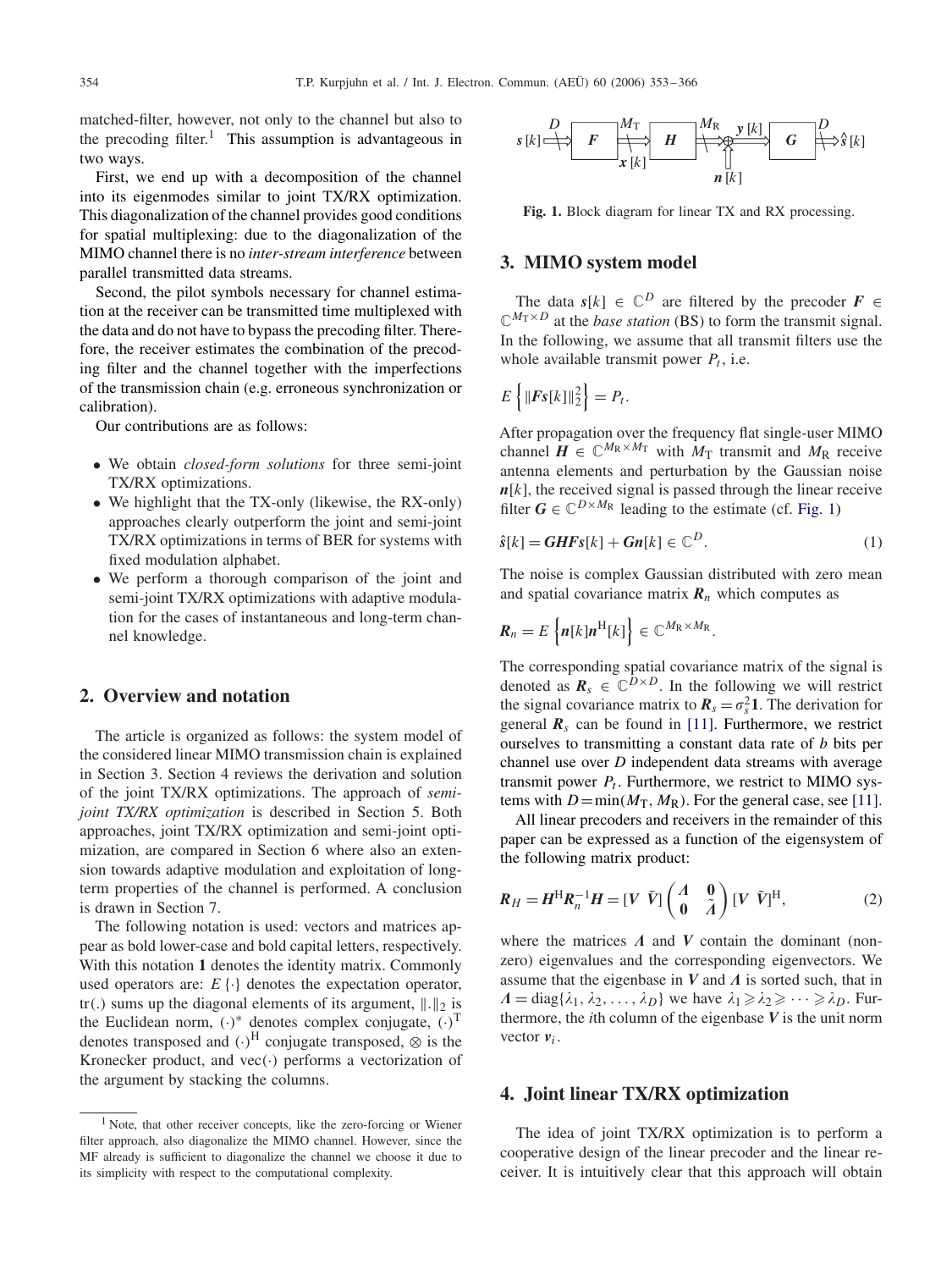the best performance of the linear signal processing methods with respect to the chosen optimization criterion.

## **4.1. Joint matched filter**

Maximizing the signal-to-noise ratio (SNR) at the receiver via a joint optimization of the linear transmitter  $F$  and the linear receiver *G* leads to the joint MF design

$$
\left\{ F_{\text{MF}}^{\text{jt}}, G_{\text{MF}}^{\text{jt}} \right\} = \underset{\{F,G\}}{\text{argmax}} \frac{|E \left\{ \hat{s}^{\text{H}}[k] s[k] \right\}|^2}{E \left\{ s^{\text{H}}[k] s[k] \right\} E \left\{ \|Gn[k]\|_2^2 \right\}}
$$
\ns.t. 
$$
E \left\{ \|x[k]\|_2^2 \right\} = P_t.
$$

As already shown in [10,12–15], the solution to above optimization reads as

$$
\boldsymbol{F}_{\mathrm{MF}}^{\mathrm{jt}} = \sqrt{\frac{P_t}{\sigma_s^2}} \boldsymbol{v}_1 \frac{\boldsymbol{c}^{\mathrm{T}}}{\|\boldsymbol{c}_2\|}
$$

and

$$
G_{\rm MF}^{\rm jt} = \alpha \frac{c^*}{\|c_2\|} v_1^{\rm H} H^{\rm H} R_n^{-1},\tag{3}
$$

where the scalar  $\alpha \in \mathbb{C}$  is arbitrary, since it does not influence the SNR  $\gamma$ , and  $c \in \mathbb{C}^D$  is an arbitrary vector of unit norm. When choosing  $\alpha$  to be a scalar Wiener filter to recover the signal amplitude, we get

$$
\alpha = \frac{\sqrt{P_t}}{P_t \lambda_1 + \sqrt{\sigma_s^2}} \in \mathbb{R}_+.
$$

Note that all transmit power  $P_t$  is transmitted over the eigen-<br>vector  $v_t$ , corresponding to the maximum eigenvalue  $\lambda_t$  of vector  $v_1$  corresponding to the maximum eigenvalue  $\lambda_1$  of  $R<sub>H</sub>$ . Thus, the joint MF always provides a rank 1 transmission situation.

## **4.2. Joint zero-forcing filter**

The cooperative design of the linear precoder and the linear receiver eliminating the inter-stream-interference and establishing the same unit path attenuation on every substream, i.e.  $GHF = 1$ , leads to the joint ZF solution. However, different approaches are possible.

In [\[10\],](#page-12-0) the joint ZF is derived by eliminating the interstream-interference and demanding an identical SNR on each data stream which achieves the same BER on each data stream for fixed modulation schemes. Consequently, this approach is denoted as *equal-error design*. The joint ZF filter with *equal error design* can be written as [\[10\]](#page-12-0)

$$
F_{\rm ZF}^{\rm equal} = \sqrt{\frac{P_t}{\sigma_s^2 \text{ tr}(A^{-1})}} V A^{-1/2}
$$
  
and  

$$
\sqrt{\frac{\sigma^2 \text{ tr}(A^{-1})}{\sigma_s^2 \text{ tr}(A^{-1})}}
$$

$$
G_{\text{ZF}}^{\text{equal}} = \sqrt{\frac{\sigma_s^2 \text{ tr}(A^{-1})}{P_t} A^{-1/2} V^{\text{H}} H^{\text{H}} R_n^{-1}}.
$$
 (4)

The achieved SNR on each data stream computes as

$$
\gamma = \frac{P_t}{\sigma_s^2 \operatorname{tr}(A^{-1})}.
$$

Note, that contrary to the previous solution of the joint MF the joint ZF does not switch off any data stream.

As an alternative approach to derive the joint ZF filter it is also possible to minimize the MSE between the data symbols  $s[k]$  and their estimates  $\hat{s}[k]$  under the transmit power constraint

$$
\left\{ F_{\text{ZF}}^{\text{jt}}, G_{\text{ZF}}^{\text{jt}} \right\} = \underset{\{F, G\}}{\text{argmin}} \ E \left\{ \|s[k] - \hat{s}[k]\|_2^2 \right\}
$$
\ns.t.  $\hat{s}[k]_{n[k]=0} = s[k]$  and  $E \left\{ \|x[k]\|_2^2 \right\} = P_t.$  (5)

With the Lagrangian multiplier method, we find for the solution of the joint ZF approach minimizing the MSE

$$
F_{\rm ZF}^{\rm jt} = \sqrt{\frac{P_t}{\sigma_s^2 \, \text{tr}(A^{-1})}} V A^{-1/4}
$$

and

$$
G_{ZF}^{jt} = \sqrt{\frac{\sigma_s^2 \text{ tr}(A^{-1})}{P_t}} A^{-3/4} V^{\text{H}} H^{\text{H}} R_n^{-1}.
$$
 (6)

Again, this joint ZF does not switch off any data stream.

## **4.3. Joint Wiener filter**

The minimization of the MSE between the transmitted symbols  $s[k]$  and the estimates  $\hat{s}[k]$  by a cooperative design of the linear precoder  $F$  and the linear receiver  $G$  with transmit power constraint leads to the joint WF optimization

$$
\left\{ F_{\text{WF}}^{\text{jt}} G_{\text{WF}}^{\text{jt}} \right\} = \underset{\{F, G\}}{\text{argmin}} E \left\{ \left\| s[k] - \hat{s}[k] \right\|_2^2 \right\}
$$
\n
$$
\text{s.t.} \quad E \left\{ \left\| x[k]_2^2 \right\} = P_t. \tag{7}
$$

The joint WF solution is  $[7,8,10,16]$ 

$$
F_{\rm WF}^{\rm jt} = \frac{1}{\sigma_s} V \sqrt{(\mu^{-1/2} \sigma_s^2 A^{-1/2} - A^{-1})_+}
$$

and

$$
G_{\rm WF}^{\rm jt} = \sqrt{(\mu^{1/2} \sigma_s^2 A^{1/2} - \mu \mathbf{1})_+} A^{-1} V^{\rm H} H^{\rm H} R_n^{-1}, \tag{8}
$$

where the Lagrangian multiplier  $\mu \in \mathbb{R}$  has to be chosen to fulfill the transmit power constraint. The  $(\cdot)_+$  operator sets all negative elements to zero.

Note, that the joint WF converges to the joint MF solution for very low SNR, while it converges to the joint ZF solution that minimizes the MSE (see Eq. (6)) for high SNR. Since the joint MF transmits only one data stream over the dominant eigenmode of the channel and the joint ZF always uses all eigenmodes of the channel for data transmission,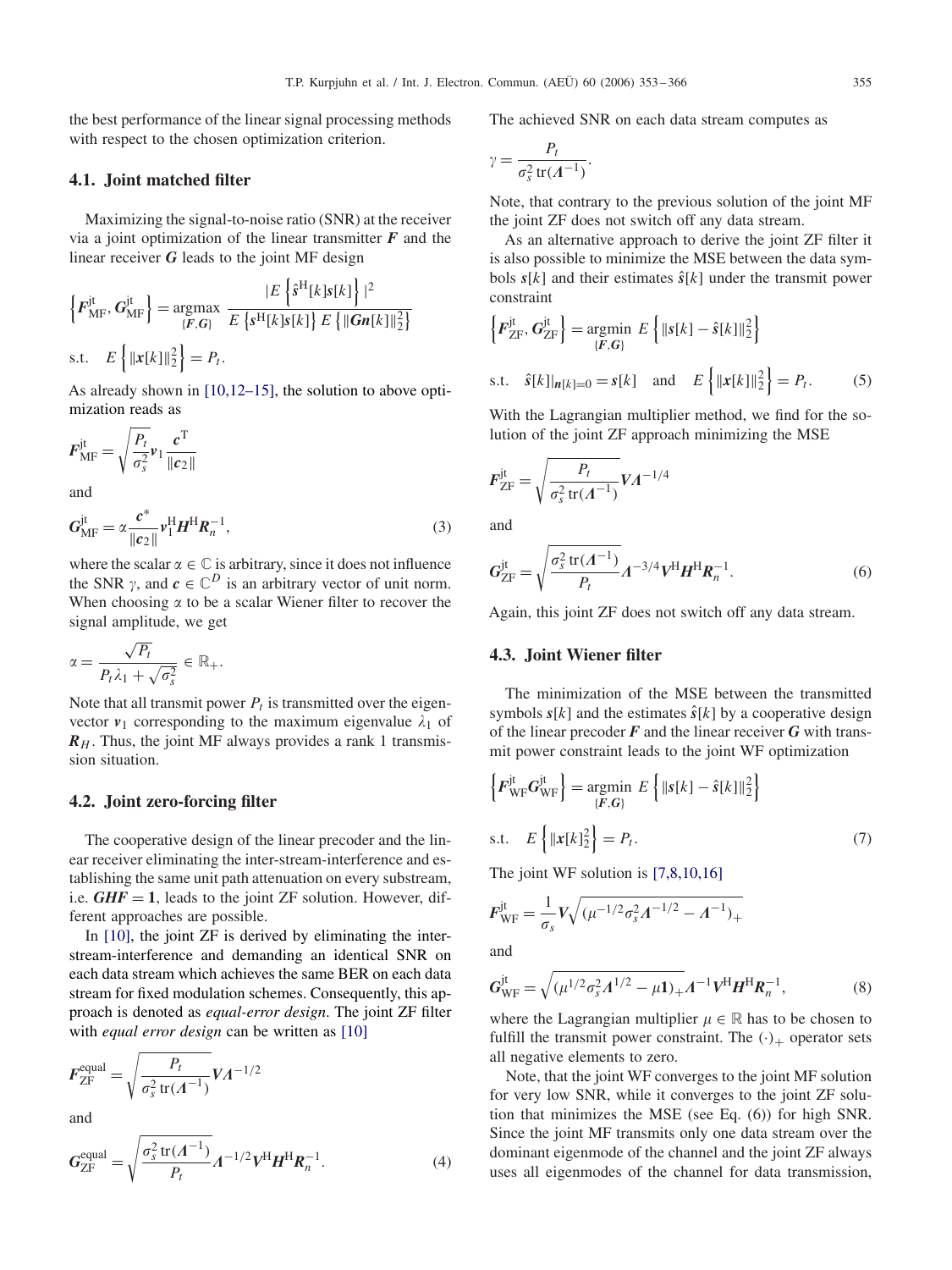<span id="page-3-0"></span>the joint WF approach successively increases the number of used eigenmodes with increasing SNR. This behavior can also be recognized in the solution of  $F_{\text{WF}}^{\text{jt}}$  and  $G_{\text{WF}}^{\text{jt}}$  where the operator  $(\cdot)_+$  switches off the data streams, whose corresponding matrix entries are less than zero. The power allocation is accomplished such, that the weakest eigenmodes of the channel are not used, while in the remaining eigenmodes more power is allocated in the weaker eigenmodes to minimize the MSE.

# **5. Transmit optimization with fixed receiver strategy**

The joint TX/RX optimization described in Section 4 provides a cooperative design of the linear precoder *F* and the linear receiver *G* to perform the previously described conventional optimization criteria:

- maximizing the SNR after the receiver,
- eliminating the inter-stream-interference, and
- minimizing the MSE between  $s[k]$  and  $\hat{s}[k]$ .

The joint TX/RX optimization represents the optimum approach that can be achieved with linear transmit/receive processing in terms of the mentioned optimization criteria. If there is not enough feedback available and additionally both sides of the communication link do not offer the required computational power to perform the optimization task, a different approach has to be taken to design the transmit and receive processing. To this end an approach of *semi-joint TX/RX optimization* is described which has two major advantages: First, it does not require a large amount of computational complexity at the receiver side. Second, no feedback is necessary, if the channel state information is available at the transmitter. This makes the new approach especially attractive in time division duplex systems, where the channels of the two links are reciprocal and the transmitter can estimate the channel during reception in the other link.

In this system setup with restricted receiver structure the linear precoder as well as the linear receiver are jointly optimized, however, the receiver is limited to a MF to the channel plus precoder and a scaling  $g \in \mathbb{R}$  to recover the signal amplitude. We will denote the proposed MIMO processing scheme *semi-joint optimization* [\[15\].](#page-12-0) The block diagram of this new system setup is illustrated in Fig. 2.

*s*[*k*] *H n* [*k*] ^ *gF s*[*k*] <sup>H</sup>*H* <sup>H</sup> *R* <sup>−</sup><sup>1</sup> *F <sup>n</sup> D y* [*k*] *D x* [*k*] *M*<sup>T</sup> *M*<sup>R</sup>

**Fig. 2.** Block diagram for linear TX and RX processing with restricted receiver structure.

The transmission equation of above system is given as

$$
\hat{s}[k] = gF^{\mathrm{H}}H^{\mathrm{H}}R_n^{-1}(HFs[k] + n[k]). \tag{9}
$$

In the sequel, we will optimize the components of the system in Fig. 2 by maximizing the SNR after the receiver (SemiMF), eliminating the interference (SemiZF), and minimizing the MSE (SemiWF).

#### **5.1. Semi-joint matched filter**

The semi-joint MF is found by maximizing the SNR after the receiver  $gF^H H^H R_n^{-1}$  with transmit power constraint

$$
\{F_{\text{MF}}, g_{\text{MF}}\} = \underset{\{F, g\}}{\text{argmax}} \gamma \quad \text{s.t.} \quad E\left\{ \|\mathbf{x}[k]\|_2^2 \right\} = P_t, \tag{10}
$$

where the SNR can be expressed as

$$
\gamma = \frac{|E\left\{\hat{\boldsymbol{s}}^{\mathrm{H}}[k]\boldsymbol{s}[k]\right\}|^2}{E\left\{\boldsymbol{s}^{\mathrm{H}}[k]\boldsymbol{s}[k]\right\}E\left\{\|\boldsymbol{s}\boldsymbol{F}^{\mathrm{H}}\boldsymbol{H}^{\mathrm{H}}\boldsymbol{R}_n^{-1}\boldsymbol{n}[k]\|_2^2\right\}}.
$$

We obtain as solution (see Appendix A.1)

$$
F_{\rm MF}^{\rm semi} = \sqrt{\frac{P_t}{\sigma_s^2}} v_1 c^{\rm T}
$$

and

$$
g_{\rm MF}^{\rm semi} = \frac{1}{P_t \lambda_1 + 1},\tag{11}
$$

where  $c \in \mathbb{C}^D$  is an arbitrary vector of unit norm. With this setup the joint MF and the semi-joint MF are identical. Note, that the semi-joint MF also transmits only one data stream as in the case of the joint MF.

#### **5.2. Semi-joint zero-forcing filter**

Designing a linear precoder under the restriction of a linear MF receiver to eliminate the inter-stream interference where we simultaneously minimize the MSE leads to the semi-joint ZF approach. The optimization with transmit power constraint can be written as (cf. Eq. (5))

$$
\left\{ F_{\text{ZF}}^{\text{semi}}, g_{\text{ZF}}^{\text{semi}} \right\} = \underset{\{F, g\}}{\text{argmin}} E \left\{ \|\hat{\mathbf{s}}[k] - \mathbf{s}[k] \|_{2}^{2} \right\}
$$
\n
$$
\text{s.t.} \quad E \left\{ \|\mathbf{x}[k]\|_{2}^{2} \right\} = P_{t} \quad \text{and} \quad \hat{\mathbf{s}}[k]_{n[k]=0} = \mathbf{s}[k]. \tag{12}
$$

The solution according to Appendix A.2 can be written as

$$
F_{\rm ZF}^{\rm semi} = \sqrt{\frac{P_t}{\sigma_s^2 \operatorname{tr}(A^{-1})}} V A^{-1/2}
$$
  
and

$$
g_{\text{ZF}}^{\text{semi}} = \frac{\sigma_s^2 \operatorname{tr}(A^{-1})}{P_t}.
$$
\n(13)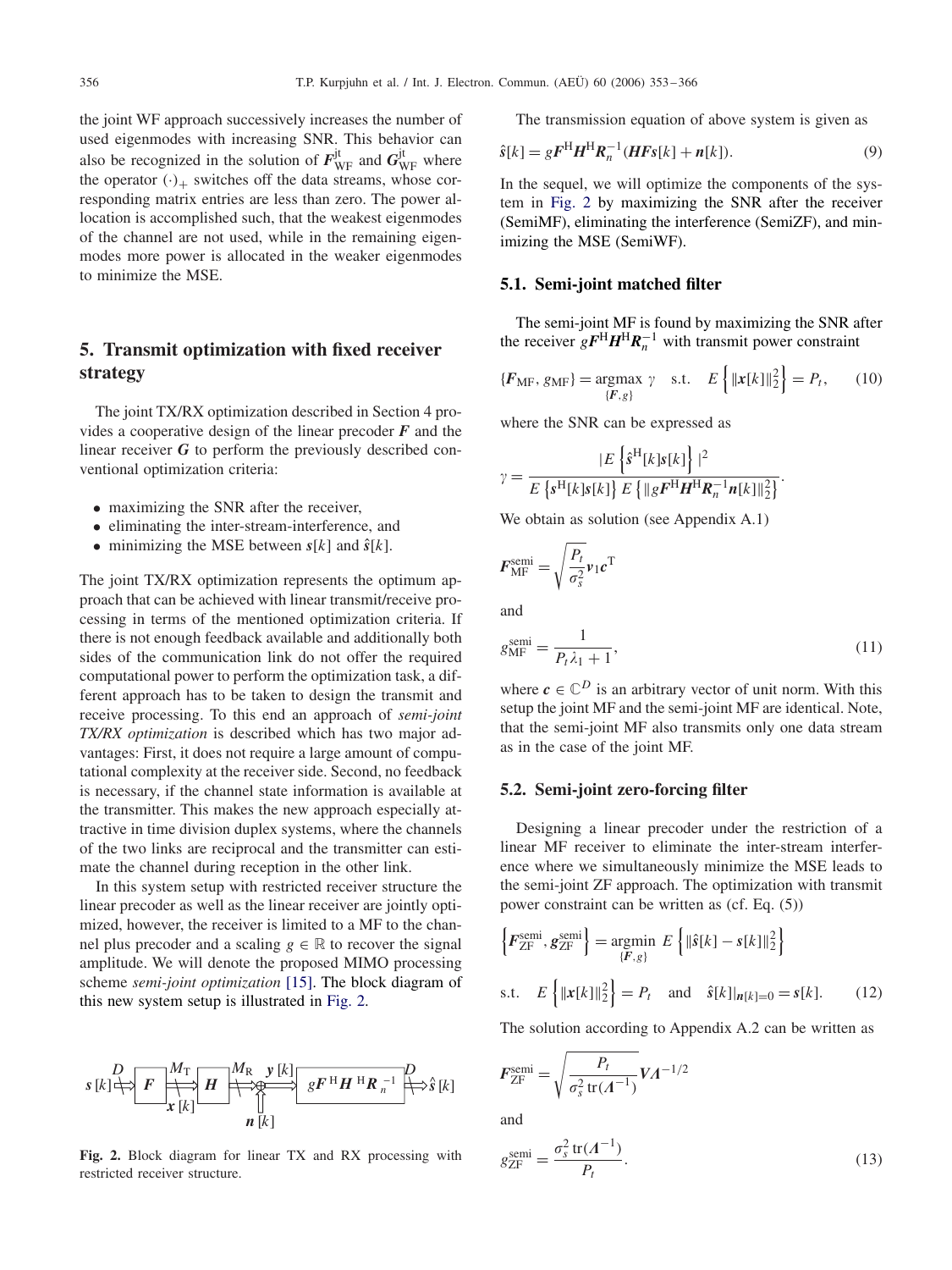The solution of the semi-joint ZF approach achieves a perfect inter-stream interference elimination and the whole transmission chain between the symbols  $s[k]$  and  $\hat{s}[k]$  is reduced to the identity matrix. Like the joint ZF approach, the semijoint ZF approach does not switch off eigenmodes of the channel.

Moreover, the semi-joint ZF is identical to the joint ZF providing equal SNR on each data stream, cf. Eq. (4).

## **5.3. Semi-joint Wiener filter**

Minimizing the MSE between the receive filter output  $\hat{s}[k]$ and the signal *<sup>s</sup>*[k] with the special choice of a linear MF receiver produces the semi-joint WF solution. The optimization under the transmit power constraint can be expressed as

$$
\left\{ F_{\text{WF}}^{\text{semi}}, g_{\text{WF}}^{\text{semi}} \right\} = \underset{\{F, g\}}{\text{argmin}} E \left\{ \left\| \hat{s}[k] - s[k] \right\|_2^2 \right\}
$$
\n
$$
\text{s.t.} \quad E \left\{ \left\| \mathbf{x}[k] \right\|_2^2 \right\} = P_t.
$$

Expanding the cost-function of the optimization yields (cf. Eq. (9))

$$
\left\{ F_{\text{WF}}^{\text{semi}}, g_{\text{WF}}^{\text{semi}} \right\} = \underset{\{F, g\}}{\text{argmin}} \text{ tr} \left[ g^2 F^{\text{H}} R_H F \right] \times \left( g F^{\text{H}} R_H F - 1 \right)^2 \sigma_s^2 \right]
$$
\n
$$
\times \left( g F^{\text{H}} R_H F - 1 \right)^2 \sigma_s^2 \right]
$$
\n
$$
\text{s.t.} \quad \sigma_s^2 \text{ tr} (F F^{\text{H}}) = P_t. \tag{14}
$$

The solution can be written according to A.3 as

$$
\boldsymbol{F}_{\text{WF}}^{\text{semi}} = \sqrt{\frac{\text{tr}(\boldsymbol{\varPsi})}{2\sigma_s^2 \text{tr}(\boldsymbol{\varPsi} - \boldsymbol{\varPsi}^2)}} \boldsymbol{V} A^{-1/2} \boldsymbol{\varPsi}^{1/2}
$$

and

$$
g_{\rm WF}^{\rm semi} = 2\sigma_s^2 \frac{\text{tr}(\Psi - \Psi^2)}{\text{tr}(2\Psi - \Psi^2)}
$$
(15)

with  $\Psi = (1 + \mu''A^{-1})_+$ . The solution for the semi-joint<br>continuation can be found in an iterative procedure, where optimization can be found in an iterative procedure, where the parameter  $\mu$ <sup>"</sup> is chosen such to fulfill the transmit power constraint.

Note, that the semi-joint WF converges to the semi-joint MF for low SNR and to the semi-joint ZF for high SNR. Also note, that the semi-joint WF solution has the same property of the joint WF to successively increase the number of used data streams with increasing SNR.

## **6. Simulation and comparison**

In this section, we present the simulation results of the joint TX/RX optimization and the semi-joint optimization where we will also take into account the performance of the transmit-only approaches as reference for the optimization

only on one side of the communication link, e.g. the transmitter. All results are the mean of 50 000 randomly chosen channel realizations obtained by Monte-Carlo simulations.

#### **6.1. Fixed QPSK modulation**

The core assumption for the following simulations is a fixed modulation format of QPSK, a flat Rayleigh fading channel  $H \in \mathbb{C}^{4 \times 4}$ , i.e.  $M_T = 4$  transmit and  $M_R = 4$  receive antenna elements, where each entry is i.i.d. complex Gaussian distributed with zero mean and unit variance, a fixed transmission rate of 8 bits per channel use, and complex Gaussian distributed noise  $n[k]$  with zero mean and covariance  $\mathbf{R}_n = \sigma_n^2 \mathbf{1}$ . To ensure the required data rate, always 4 data streams are transmitted. The performance measures are data streams are transmitted. The performance measures are MSE and uncoded BER.

In addition to the receiver structures (see [Figs. 1](#page-1-0) and [2\)](#page-3-0), we have added a scalar WF at the receiver to allow a fair comparison with respect to the MSE: especially in the case of transmit-only processing, a correct amplitude cannot be guaranteed at the receiver without a scalar WF.

Figs. 3 and [4](#page-5-0) show the MSE and uncoded BER as function of the transmit SNR, respectively, for the three linear transmission strategies: the joint TX/RX optimization, the semi-joint optimization, and the transmit-only optimization. If we look at the MSE results of the different joint TX/RX optimization approaches in Fig. 3 we can see that the joint WF achieves the best performance with respect to the MSE compared to all other approaches, as it was demanded by the optimization in Eq. (7). Moreover, it converges to the joint MF for low SNR, while it converges with the joint ZF approach minimizing the MSE. We also see, that the performance of the semi-joint WF coincides with the joint WF at low SNR, but loses performance with increasing SNR. The TX-only WF starts with a worse performance compared

**Fig. 3.** MSE of the three transmission strategies as function of the transmit SNR for fixed QPSK modulation.

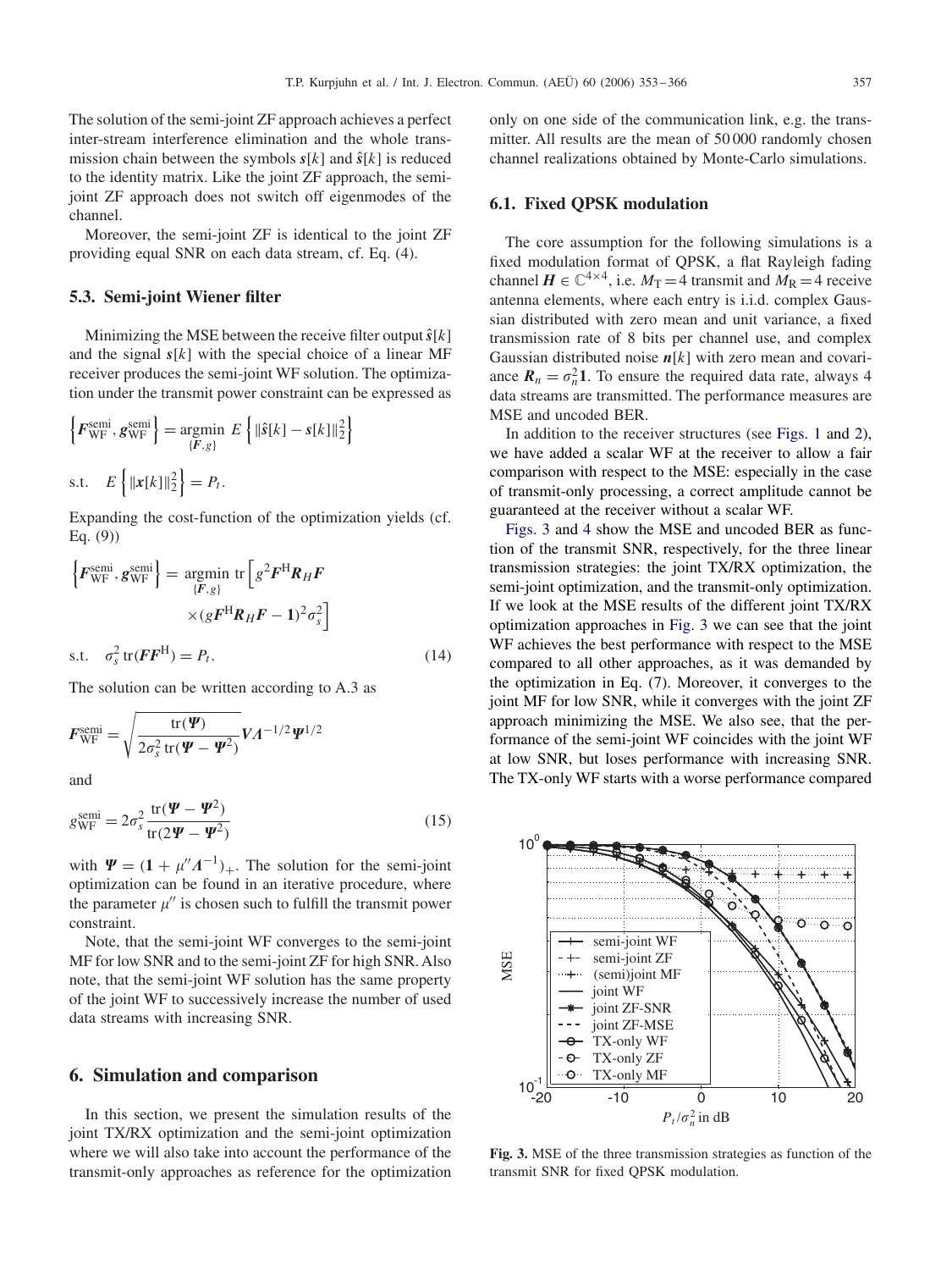<span id="page-5-0"></span>

**Fig. 4.** BER of the three transmission strategies as function of the transmit SNR for fixed QPSK modulation.

to the joint and semi-joint WF approaches but outperforms the semi-joint WF at SNR values above approximately 3 dB. However, it is not achieving the performance of the joint WF.

Among the ZF strategies the joint ZF approach minimizing the MSE achieves best performance compared to the joint ZF demanding equal SNR, semi-joint ZF and TX-only ZF approach. The semi-joint ZF and the TX-only ZF approach achieve a perfect inversion of the channel, however, with the restricted/simplified receiver structure it is not possible to minimize the MSE of each data stream. The receiver structure of the joint ZF approach however, can be designed to achieve a minimization of the MSE of each data stream. Note, that the MSE of the TX-only ZF, the semijoint ZF, and the joint ZF-SNR approach are identical in this case where  $\mathbf{R}_s = \sigma_s^2 \mathbf{1}$  and  $\mathbf{R}_n = \sigma_n^2 \mathbf{1}$ . This is due to the fact that fact, that

- in the TX-only ZF approach, a perfect inversion of the channel is accomplished. With the very simple receiver consisting only of a scalar WF, the MSE is only determined by a scaled version of the noise covariance matrix  $\mathbf{R}_n$ . The MSE is identical for each data stream;
- in the semi-joint ZF case, also a perfect inversion of the channel is accomplished. The special choice of the linear receiver as MF to channel plus precoder reduces the MSE as scaled version of the transmit covariance matrix  $\mathbf{R}_s$ . The MSE is identical for each data stream;
- in the joint ZF-SNR case, the channel is perfectly inverted and the equal-error constraint results in an identical MSE on each data stream, as in the two other cases.

The joint MF (which is identical to the semi-joint MF) achieves optimum performance at very low SNR. A situation in which interference suppression is less important because of the high noise power compared to the signal power. However, the joint MF saturates at high SNR since it only

transmits one data stream over the strongest eigenmode of the channel.

Fig. 4 shows the uncoded BER as function of the transmit SNR. Comparing the BER among the WF strategies we see that the TX-only WF achieves best performance. This result seems surprising on the first hand, since the transmission strategy with the least computational effort and the most simple receiver structure (only a scalar WF) achieves the best performance. However, this results can be explained by the fact, that the other WF strategies (joint and semi-joint WF) are suffering from the fixed modulation set. Both, the joint WF solution, and the semi-joint WF solution switch off data streams at low and medium SNR. With the assumption of a fixed modulation scheme of QPSK and the fixed transmission rate of 8 bits per channel use, always 4 data streams have to be transmitted. This leads to 50% BER on the neglected data streams, opposite to the TX-only WF where no data streams are neglected. Giving up the assumption of a fixed modulation scheme will improve the performance of the joint and semi-joint transmission strategies as we will see in the next subsection.

The semi-joint ZF and the TX-only ZF approach have identical performance with respect to the uncoded BER due to their identical MSE. Note, that the joint ZF approach outperforms the joint WF approach for high SNR. This effect can also be explained by the constraint of a fixed modulation set that leads to a degradation of the WF approaches that switches off data streams at specific SNR ranges.

The joint MF saturates at 37.5% BER. This saturation level is very clear, since all but one data stream are suppressed in the joint MF approach.

$$
BER_{MF}(\gamma \to \infty) = \frac{1}{4}(3 \cdot 50\% + 0\%) = 37.5\%.
$$

#### **6.2. Adaptive modulation**

The simplest approach to obtain a data rate of *b* bits per channel use is to uniformly distribute the *b* bits onto the *D* data streams and to use the same, fixed modulation alphabet for each data stream, as performed in the previous subsection. The key assumptions of this strategy are a fixed data rate and a fixed modulation scheme. It has been shown in the previous subsection that this assumptions causes a large restriction to the system performance of the joint and semijoint transmission approach, since the particular linear precoders have the property of switching off the weakest eigenmodes of the channel.

A more sophisticated approach to achieve the aspired data rate of *b* bits per channel use is to distribute the *b* bits onto the *D* data streams according to an additional optimization criterion which will allocate a higher data rate onto stronger data streams aiming at a minimization of the BER [15,17,9]. This consideration leads to *adaptive modulation*. Since the channel is diagonalized in the joint and semi-joint transmission approach and the strength of each eigenmode is known from the computation of the linear precoding and receive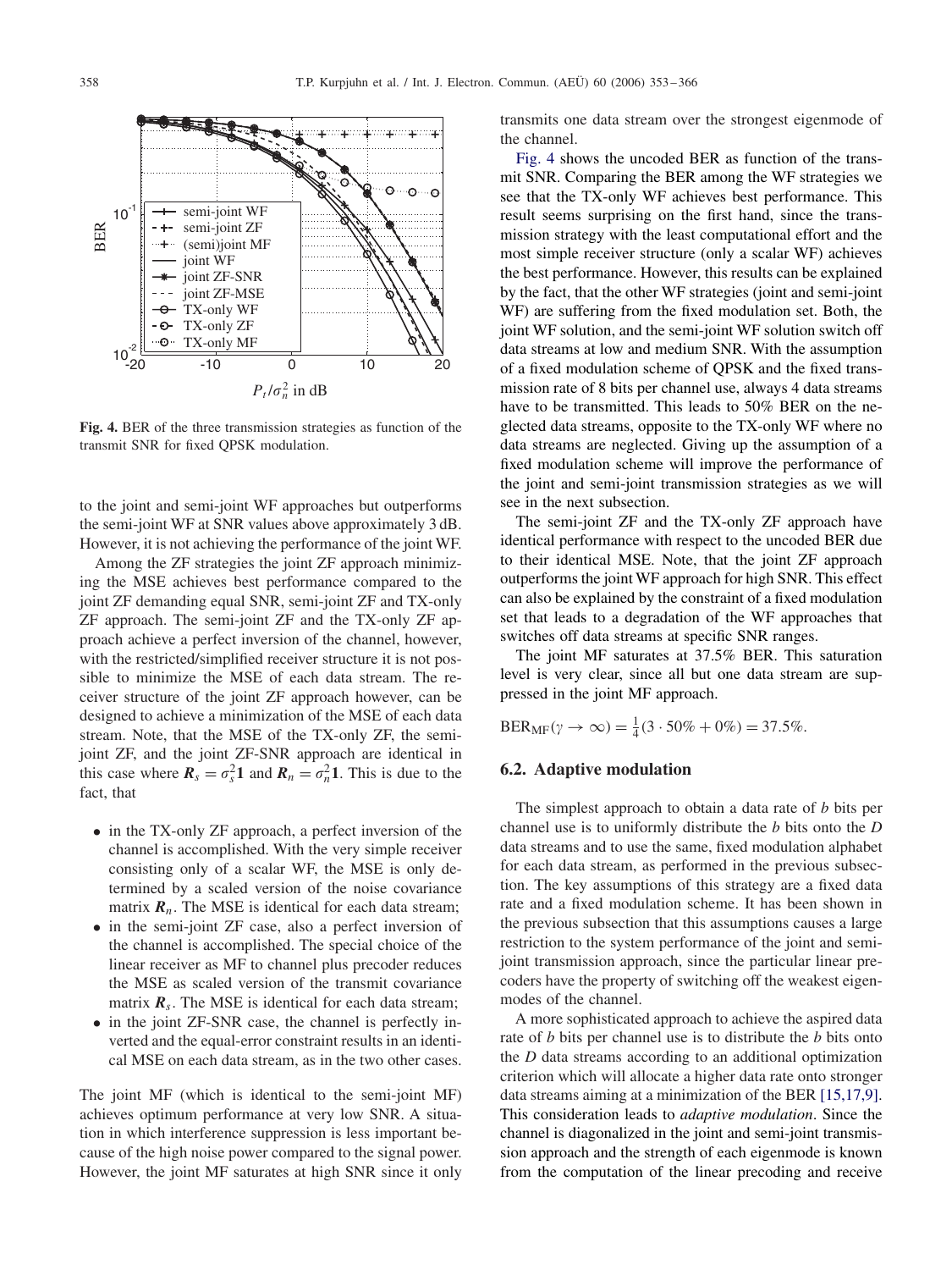<span id="page-6-0"></span>filter it is possible to compute the SNR of each eigenmode including the amplitude weighting of each data stream for the actual channel realization. With the known SNR it is now possible to numerically compute the *bit-error-probability* for each data stream for a given modulation alphabet a priori as [\[18\]](#page-12-0)

$$
p_i = f(\alpha_i, \text{SNR}_i, \mathcal{M}_i), \quad i = 1, \dots, D,
$$

where  $p_i$ ,  $\alpha_i$ , SNR<sub>i</sub>, and  $\mathcal{M}_i$  denote the bit-error-probability, the positive real weighting of the symbols, the SNR, and the modulation alphabet of data stream *i*, respectively. The desired data rate of *b* bits per channel use is now achieved by distributing the *b* bits onto the *D* data streams with appropriate modulation schemes by minimizing the average biterror probability over all data streams of the actual channel realization:

$$
\{\mathcal{M}_{\text{opt},k}\}_{k=1}^{D} = \underset{\{\mathcal{M}_{k}\}_{k=1}^{D}}{\text{argmin}} \overline{\text{BEP}}
$$
  
s.t. 
$$
\sum_{i=1}^{D} \log_{2} |\mathcal{M}_{i}| = b,
$$
 (16)

where the average bit-error-probability reads as

$$
\overline{\text{BEP}} = \frac{1}{b} \sum_{i=1}^{D} f(\alpha_i, \text{SNR}_i, \mathcal{M}_i) \log_2 |\mathcal{M}_i|
$$

and  $log_2|\mathcal{M}_i|$  is the number of bits that are assigned to modulation alphabet  $\mathcal{M}_i$ . The constraint in (16) ensures a fixed data rate of *b* bits per channel use.

The distribution of the data onto the eigenmodes of the channel that have been chosen in the optimization process might result in a further reduction of the number of used data streams. Consider the case where the optimization result consists of two data streams where the second stream has a lower SNR compared to the first data stream. If the SNR difference is large enough, it might be advantageous to minimize to the total BER by putting all data onto the stronger eigenmode by choosing an appropriate high order modulation scheme. If the number of used data streams has been reduced by the optimization in Eq. (16) the transmit power  $P_t$  consequently has to be re-allocated according to the actual optimization approach. In particular, the number of data streams  $D$  is reduced to  $D'$  and the power allocation is being recomputed with  $D' < D$  to fulfill the transmit power constraint while re-computing the linear precoder *F* and the linear receiver *G*. However, the number of used transmit and receive antennas remains unchanged. Note, that in the case of joint TX/RX optimization both sides of the communication link have perfect channel knowledge. Consequently, both sides of the communication link can perform the additional optimization with respect to the modulation scheme in Eq. (16). In the case of the semi-joint optimization the receiver is only a matched filter to the channel plus linear precoder. If we assume that the receiver is notified



**Fig. 5.** BER of the three WF transmission strategies as function of the transmit SNR for the use of adaptive modulation.

**Table 1.** Used modulation set with adaptive modulation

| <b>Modulation</b> sets |                      |
|------------------------|----------------------|
| 256-OAM                | 8 bits               |
| 64-OAM, OPSK           | $6 + 2$ bits         |
| 16-QAM, 16-QAM         | $4+4$ bits           |
| 16-OAM, OPSK, OPSK     | $4 + 2 + 2$ bits     |
| QPSK, QPSK, QPSK, QPSK | $2 + 2 + 2 + 2$ bits |

about the used modulation set, $2$  adaptive modulation is also applicable.

A diagonalization of the channel is not achieved with TXonly processing. Adaptive modulation is not applicable with the simplest receiver structure consisting only of a scalar WF, as the remaining interference leads to a prohibitive computational complexity.

Fig. 5 shows the uncoded BER as function of the transmit SNR for the three WF approaches with adaptive modulation. The possible modulation sets are given in Table 1. In comparison to [Fig. 4](#page-5-0) the BER of the joint and semi-joint WF obtain a large performance increase. Both BER curves even obtain a higher slope for high SNR, which indicates a higher order of exploited diversity. This increase of exploited diversity can be explained by the re-distribution of the data rate onto the number of existing data streams. No data is lost as in the case of a fixed modulation set. Especially at low and medium SNR, where the joint and semi-joint WF optimization switches off data streams, the constant number of  $M_R = 4$  receive antennas offer a higher order of diversity compared to the WF approaches with fixed modulation scheme.

<sup>2</sup> This requires only very little information. If we have *K* modulation sets, we require  $\lceil \log_2(K) \rceil$  bits to inform the receiver.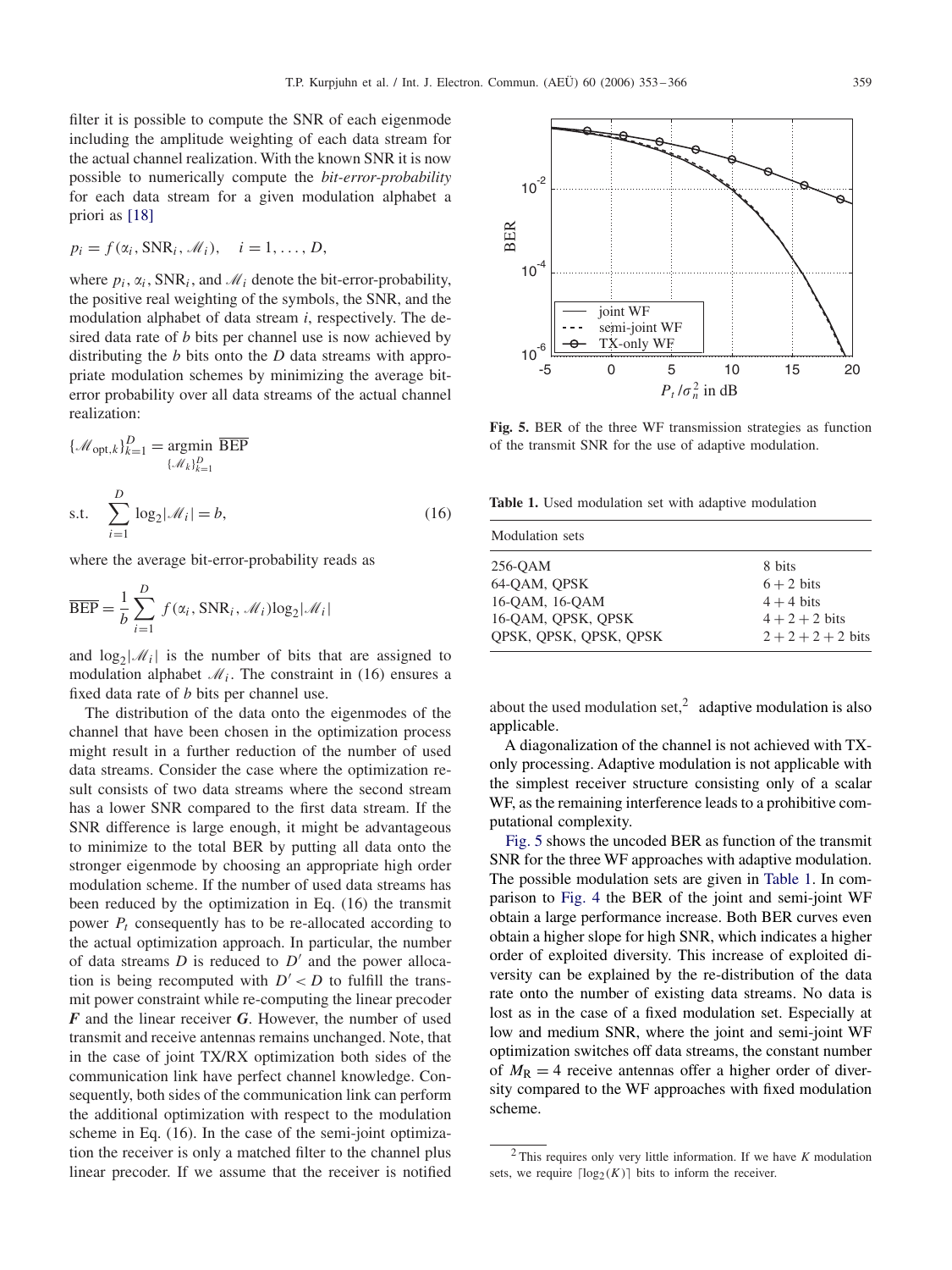<span id="page-7-0"></span>

**Fig. 6.** Mean SNR on the data streams for the joint WF and semi-joint WF, where data stream 1 has highest SNR, data stream 2 has second highest SNR.

Also note, that the semi-joint WF slightly outperforms the joint WF for very high SNR, despite the simpler receiver structure. This higher performance can be explained by a more favorable statistic of the SNR on the individual data streams in the case of the semi-joint WF compared to the joint WF. Fig. 6 shows the mean SNR of the used data streams in the case of the joint WF and the semi-joint WF, where in each case data stream 1 has highest SNR, data stream 2 has second highest SNR, and so on, due to the ordered EVD (see Eq. (2)). In the whole SNR range the strongest eigenmode in the case of the joint WF has always a higher mean SNR compared to the strongest eigenmode of the semi-joint WF. At low and medium SNR range the data is mostly put into the strongest or the two strongest eigenmodes. In this case it is advantageous if the eigenmode containing the biggest portion of the data (which is the strongest eigenmode) has a higher SNR. However, at high SNR ranges the solution of the joint and semi-joint WF with adaptive modulation tend to uniformly distribute the data onto all eigenmodes. In this case the data stream with the lowest mean SNR is limiting the BER performance. Since the fourth eigenmode of the joint WF has a lower mean SNR compared to the fourth eigenmode of the semi-joint WF, the BER performance of the joint WF is suffering from this effect at high SNR.

## **6.3. Influence of spatial correlations**

All previously presented simulation results of Sections 6.1 and 6.2 were performed for frequency-flat uncorrelated Rayleigh fading channel realizations  $H \in \mathbb{C}^{M_R \times M_T}$ , where the matrix entries  $h_{i,j}$  are i.i.d. complex Gaussian distributed with zero mean and unit variance. This type of channel models transmission situations where both the transmitter and the receiver are located in a dense scattering environment.

To get an insight into the effects of spatial correlations at the transmitter and the receiver onto the uncoded BER we modify the generation of the frequency-flat channel *H* to produce pre-defined correlation matrices at the transmitter side and receiver side, where we take a set of correlation matrices from the 3GPP standardization proposal of [\[19\]](#page-12-0) to obtain realistic spatial correlations. The used set of correlation matrices at the transmitter and receiver is taken from the standardization scenario #3.

Since a channel scenario with spatial correlations has nontrivial long-term properties, it is also possible to perform signal processing based only on the long-term properties of the channel, i.e. based on the statistics of the channel. This procedure has the advantage of reduced computational complexity and a reduction of required channel knowledge at the transmitter. Note, that long-term properties are slowchanging characteristics of the channel which allows for a more accurate estimation due to a longer time period that is available to perform this estimation [\[20\].](#page-12-0)

#### **6.3.1. Instantaneous channel knowledge**

Figs. 7 and [8](#page-8-0) show the uncoded BER as function of the transmit SNR in a correlated channel scenario for fixed modulation and adaptive modulation, respectively.

Fig. 7 shows the uncoded BER of the ZF and WF strategy for the three linear transmission approaches TX-only, joint and semi-joint optimization with fixed modulation. In comparison to [Fig. 4,](#page-5-0) where the channel is uncorrelated, we see that the performance is drastically decreased in each case. This behavior can be explained by the more dispersive eigenmodes of the channel. Since the fixed data rate and the fixed modulation set of QPSK requires the use of all eigenmodes the overall performance is suffering from the degeneration of the weakest eigenmode of the channel. The ZF strategies are suffering most in this situation. As in



**Fig. 7.** BER of the three transmission strategies for ZF and WF as function of the transmit SNR for fixed modulation in a correlated channel scenario.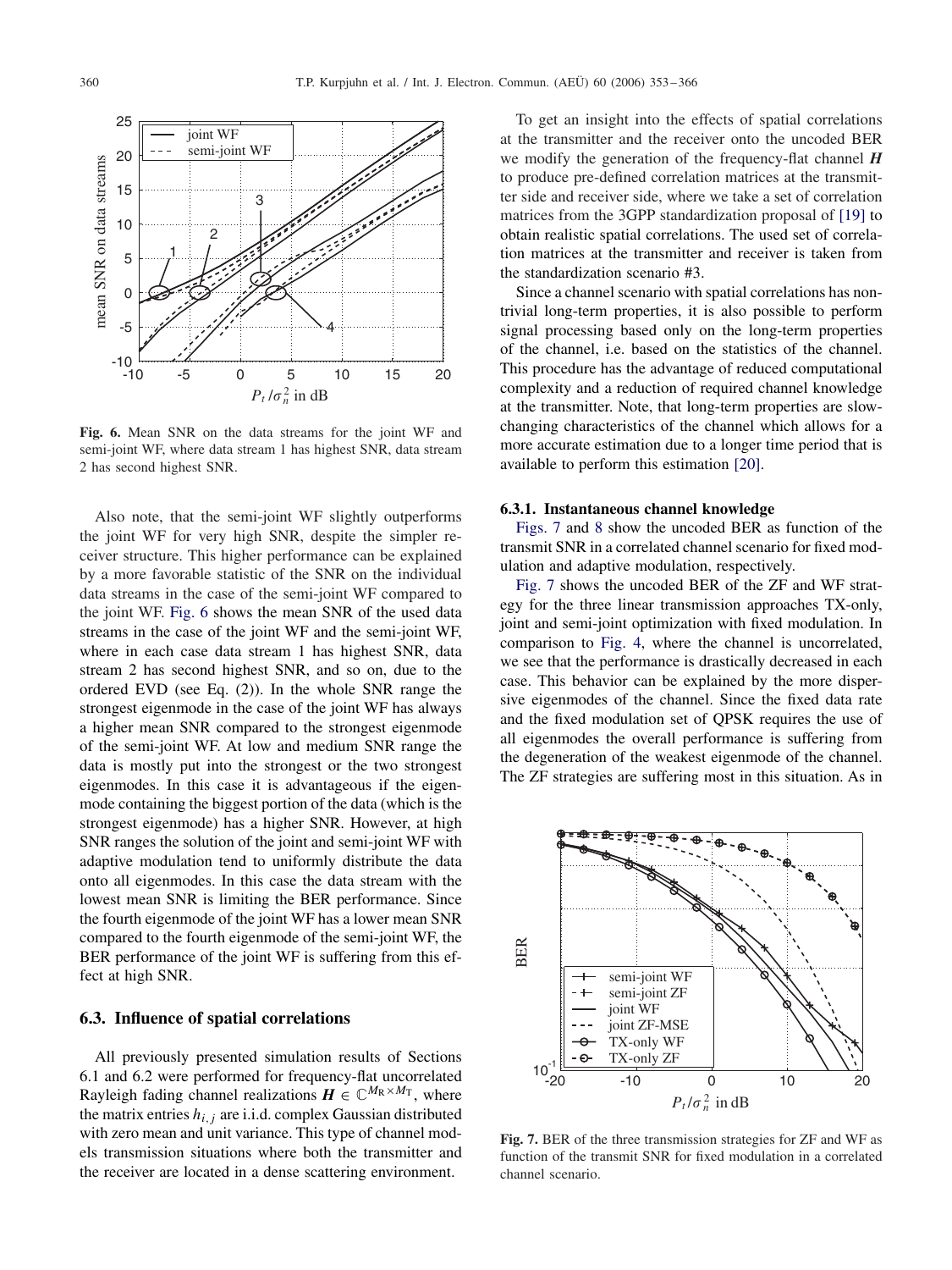<span id="page-8-0"></span>

**Fig. 8.** BER of the MF, and WF transmission strategies as function of the transmit SNR for the use of adaptive modulation in a correlated channel scenario.

the case of the uncorrelated channel situation the TX-only WF again achieves best performance. Note the ripples in the BER curve of the joint and semi-joint WF curves at an SNR level of 12 dB. Due to the given spatial correlation matrices in this correlated channel scenario the waterfilling behavior of the joint and semi-joint WF approaches to switch off the weakest eigenmodes is much more associated with a certain SNR level, compared to the uncorrelated channel scenario where the waterfilling behavior is more smooth over the abscissa (SNR).

Fig. 8 shows the MF and WF strategies of the joint and semi-joint optimization with adaptive modulation in the same correlated channel situation as in [Fig. 7.](#page-7-0) We see that the adaptive modulation can compensate a lot for the more dispersive eigenvalues of the channel. However, in comparison to [Fig. 5](#page-6-0) with the uncorrelated channel situation each transmission concept is still losing in performance. Note, that the degradation of the joint and semi-joint MF approach has decreased due to the increase of the strongest eigenvalue in the correlated channel situation. In comparison to [Fig. 7](#page-7-0) the ripples of the WF approaches have vanished. The BER curve of the TX-only WF with fixed QPSK modulation in this correlated channel situation is given as dotted line for reference.

#### **6.3.2. Long-term channel knowledge**

The derived transmission approaches of joint TX/RX optimization and semi-joint optimization can also be performed on a long-term basis by taking the eigenbase  $V_{LT}$  and the eigenvalues  $A_{LT}$  not of the instantaneous channel covariance  $R<sub>H</sub>$ , but rather performing an EVD of the long-term average

$$
E\left\{R_H\right\} = V_{\text{LT}} A_{\text{LT}} V_{\text{LT}}^{\text{H}}.
$$

With this simplification of the channel knowledge, the linear precoders of the joint TX/RX optimization and semi-



**Fig. 9.** BER of joint and semi-joint ZF and WF as function of the transmit SNR for fixed QPSK modulation in a correlated channel scenario. The solid lines are instantaneous channel knowledge, while the dashed lines are long-term channel knowledge at the transmitter.

joint optimization are now computed based on the long-term eigenbase  $V_{LT}$  and eigenvalues  $A_{LT}$ .

The linear receivers have knowledge about the instantaneous channel realization  $H$  but the EVD is only performed on a long-term basis to compute the long-term eigenbase  $V_{LT}$  and eigenvalues  $A_{LT}$  (see Eq. (2)). No EVD of the channel is performed at the receiver. As consequence, the MIMO channel is no longer diagonalized in each channel realization *H*. The diagonalization only takes place on average.

Fig. 9 shows the uncoded BER as function of the transmit SNR for the joint and semi-joint ZF and WF approach, where the solid lines represent the usage of the instantaneous eigenbase and eigenvalues, while the dashed lines represent the usage of the long-term eigenbase and eigenvalues. The consequence of LT processing is that the MIMO channel is no longer diagonalized in each channel realization *H*. Therefore the LT approaches are now experiencing inter-streaminterference. This interference leads to a saturation of the BER curves at high SNR.

Note, that the BERs of the LT WF approaches are worse compared to the corresponding WF approaches utilizing the instantaneous eigensystem. However, the LT ZF approaches outperform the corresponding ZF approaches utilizing the instantaneous eigensystem at low SNR. This can be explained by the zero-forcing condition of the ZF approaches, where the inversion of the channel in the case of instantaneous knowledge might also contain channel situations with large eigenvalue spread which lead to a rather high SNR degradation. In the case of LT knowledge the inversion of the channel is only performed on average, where the SNR degradation is not so high as in the case of instantaneous knowledge, however at the price of inter-stream-interference which leads to a saturation of the BER curves. Obviously it is more advantageous to have higher interference and lower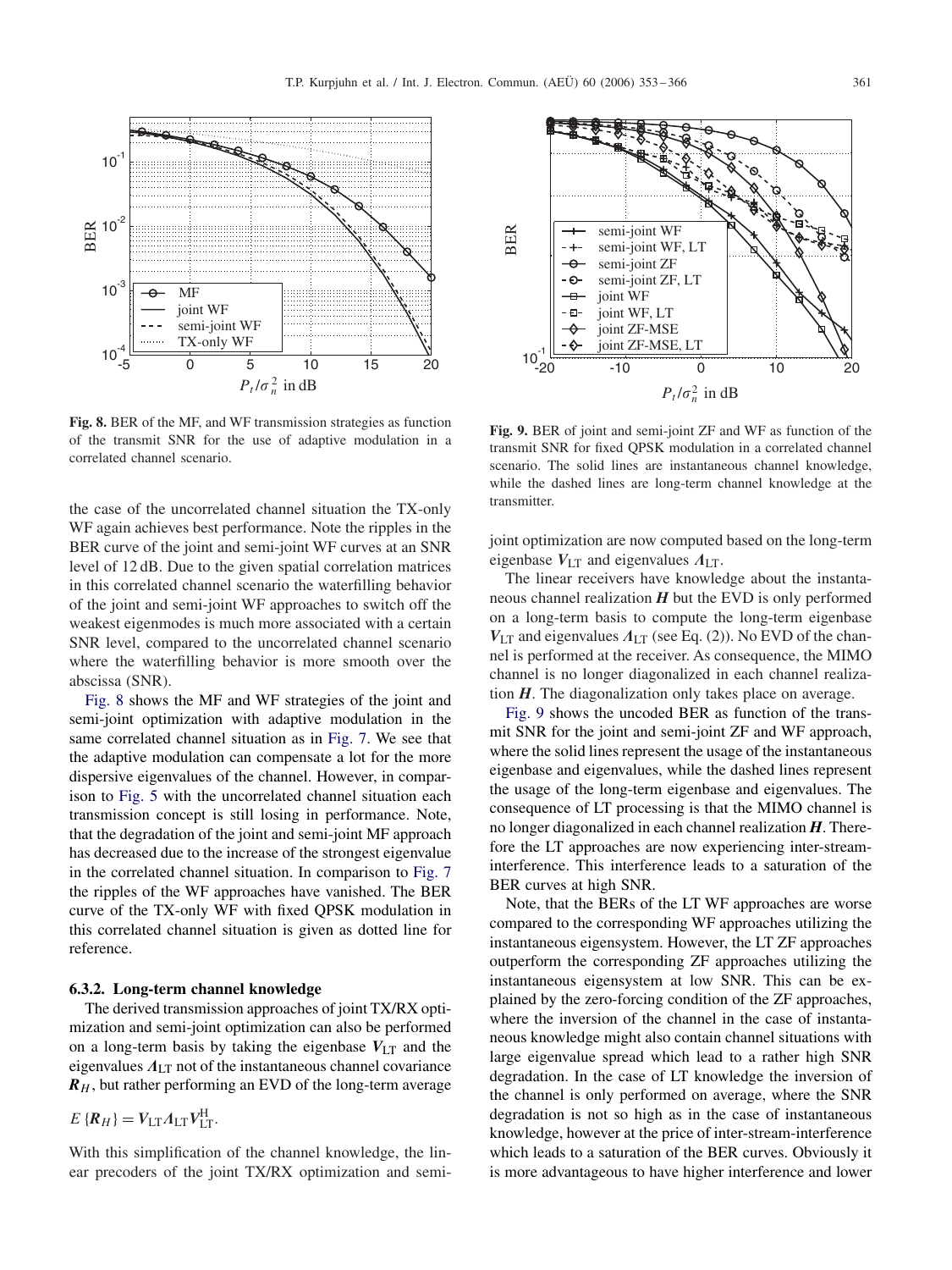

**Fig. 10.** BER of the MF, and WF transmission strategies as function of the transmit SNR with adaptive modulation in a correlated channel scenario. The solid lines are instantaneous channel knowledge, while the dashed lines are long-term channel knowledge at the transmitter.

SNR degradation, compared to no interference and higher SNR degradation in the case of the ZF approaches at low and medium SNR.

Fig. 10 shows the uncoded BER as function of the transmit SNR for the joint and semi-joint MF and WF approaches with adaptive modulation in a correlated channel scenario. The usage of instantaneous knowledge is given as solid lines, while the usage of long-term channel knowledge is given as dashed lines. For clearness the curves of the ZF approaches are not shown.

The performance of the joint/semi-joint MF is only degrading by a rather tiny amount when assuming only longterm knowledge of the eigenbase. Obviously the dominant eigenmode varies only by a small amount between different channel realization *H*.

The BER performance of the joint and semi-joint WF degrade strongly and achieve the same performance as the LT MF when assuming knowledge not of the instantaneous eigenbase but of the long-term eigenbase. Since the eigenbase and the eigenvalues are only known on a long-term basis, adaptive modulation also can be performed only on long-term basis. The choice of the modulation set merely depends on the SNR level, and the long-term statistics of the channel, which is constant. Because of the correlations of the channel model, the first eigenmode is very dominant. Obviously the dominant eigenmode is large enough that the adaptive modulation allocates only one data stream on this eigenmode with 256-QAM modulation in the shown SNR range.

## **7. Conclusion**

In this article we have proposed a new linear transmission strategy with a simple MF receiver structure and a

precoder optimization according to the matched filter, zeroforcing, and minimum mean-square error principle. This new transmission concept accomplishes a diagonalization of the MIMO channel into its eigenmodes, similar to a joint TX/RX optimization, however, at a much lower computational cost for the receiver side. It has further been shown that with respect to the BER the proposed system concept has comparable performance as the joint TX/RX optimization scheme in the case of adaptive modulation. At high SNR the new transmission concept even outperforms joint TX/RX optimization due to a more favorable statistic of the scalar weightings of the diagonalized MIMO channel, compared to the joint TX/RX case.

# **Appendix A.**

#### **A.1. Computation of the semi-joint MF**

Note that the SNR  $\gamma$  and the transmit power constraint for the optimization of the semi-joint MF in Eq. (10) are independent of the scalar receive weighting *g*. Therefore, we have that  $g \in \mathbb{R}$  is arbitrary.

The Lagrangian function for the semi-joint MF optimization approach is given as (cf. Eq. (9))

$$
L(F, g, \mu) = \frac{\sigma_s^2 \operatorname{tr}(F^{\mathrm{H}} R_H F)}{D} - \mu [\sigma_s^2 \operatorname{tr}(F F^{\mathrm{H}}) - P_t].
$$

Differentiating the Lagrangian function with respect to *F*<sup>∗</sup> provides the KKT condition

$$
\frac{\partial L}{\partial F^*} = \mathbf{0} : \mathbf{0} = \frac{\sigma_s^2}{D} R_H F - \sigma_s^2 \mu F. \tag{A.1}
$$

By taking the vec $(\cdot)$  operator of the above KKT condition and applying the properties of the vec( $\cdot$ ) operator<sup>3</sup> we can re-write the above equation as

$$
\frac{1}{D}[\mathbf{1} \otimes \mathbf{R}_H] \text{vec}(\mathbf{F}) = \mu \text{vec}(\mathbf{F}).
$$
\n(A.2)

Eq. (A.2) is an eigenvalue problem. Performing the sorted *eigenvalue decomposition* (EVD) of  $R<sub>H</sub>$  from Eq. (2) and using a property of the Kronecker product<sup>4</sup> we can conclude, that

 $vec(F) = \beta c \otimes v_i$ ,

where  $v_i$  is the *i*th column of the eigenvectors V and  $\beta$ is a scalar weighting. Note, that any arbitrary  $c \in \mathbb{C}^D$  is an eigenvector of the identity matrix **1** belonging to the eigenvalue 1. In other words

$$
F = \beta v_i c^{\mathrm{T}}.
$$

<sup>&</sup>lt;sup>3</sup> vec(*ABC*) = ( $C^T \otimes A$ )vec(*B*) as given in [\[21\].](#page-12-0)<br><sup>4</sup> If *a* is an eigenvector of *A* with eigenvalue  $\alpha$  and *b* is an eigenvector of *B* with eigenvalue  $\beta$  then  $a \otimes b$  is an eigenvector of  $A \otimes B$  with eigenvalue  $(\alpha \cdot \beta)$ , see [\[21\].](#page-12-0)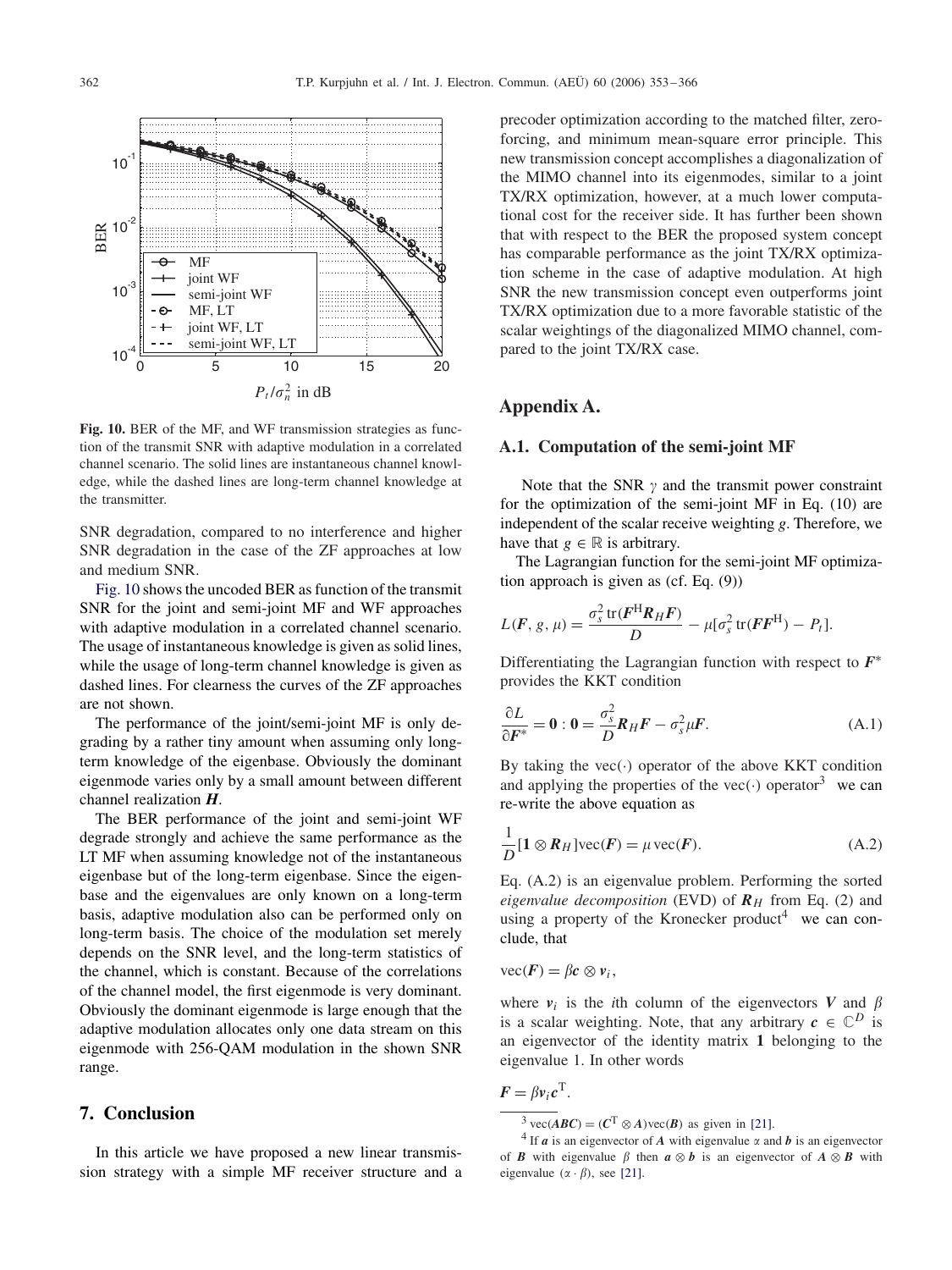The Lagrangian multiplier  $\mu$  is the corresponding eigenvalue  $\lambda_i$  divided by *D*. If we left-multiply Eq. (A.1) with  $\mathbf{F}^H$  and the transmit take the trace of the result we obtain utilizing the transmit power constraint in Eq. (10)

$$
\gamma = \frac{\text{tr}(F^{\text{H}}R_{H}F)\sigma_{s}^{2}}{D} = \mu P_{t}
$$

 $\gamma = \frac{\mu_1}{D} \frac{P_t}{D} = \mu P_t$ ,<br>where  $\gamma$  is the cost function we want to maximize in Eq. (10). Consequently, we have to choose the eigenvector  $v_1$  of  $\mathbf{R}_H$  that belongs to the maximum eigenvalue  $\lambda_1$ . With the transmit neuron constraint we obtain as solution the transmit power constraint we obtain as solution

$$
F_{\rm MF}^{\rm semi} = \sqrt{\frac{P_t}{\sigma_s^2}} \mathbf{v}_1 \frac{\mathbf{c}^{\rm T}}{\|\mathbf{c}\|_2}.
$$
 (A.3)

Remember that  $g \in \mathbb{R}$  is arbitrary. To correctly recover the signal amplutide of the transmitted data sequence *<sup>s</sup>*[k] we apply a scalar WF after the filter output which computes as

$$
g_{\rm MF}^{\rm semi} = \frac{1}{P_t \lambda_1 + 1} \in \mathbb{R}_+.
$$
\n(A.4)

#### **A.2. Computation of the semi-joint ZF**

The Lagrangian function for the optimization of the semijoint ZF in Eq. (12) is

$$
L(F, g, \mu, \Omega) = gD - \mu[\sigma_s^2 \operatorname{tr}(FF^H) - P_t]
$$
  
- 2 Re{tr[ $\Omega(gF^H R_H F - 1)$ ]}  
 (A.5)

where  $\mu \in \mathbb{R}$  and  $\Omega \in \mathbb{C}^{D \times D}$  are Lagrangian multipliers. Differentiating the Lagrangian function with respect to *F*<sup>∗</sup> and *g* gives the KKT conditions

$$
\frac{\partial L}{\partial F^*} = 0: 0 = -gR_H F \Omega - gR_H F \Omega^H - \sigma_s^2 \mu F,
$$
  

$$
\frac{\partial L}{\partial g} = 0: 0 = D - 2 \text{tr}(\Omega F^H R_H F + F^H R_H F \Omega^H).
$$

From the second KKT condition we can make the substitution  $M = \Omega + \Omega^{\text{H}}$  which simplifies the KKT conditions to

$$
gR_HFM + \sigma_s^2 \mu F = 0,
$$
  

$$
D - 2 \operatorname{tr}(F^H R_H FM) = 0.
$$

Left-multiplying the first equation with  $F<sup>H</sup>$  and utilizing the zero-forcing constraint  $gF^{\hat{H}}R_HF = 1$  we directly obtain the solution

$$
M=-\sigma_s^2\mu F^{\rm H}F.
$$

 $\sim$ 

Re-inserting this in the first KKT condition leads to the equation

$$
F = gR_H FF^H F. \tag{A.6}
$$

By performing the eigenvalue decomposition  $R_H$  according to Eq.  $(2)$  and a singular-value decomposition of  $\vec{F}$  as follows

$$
F = U_F \Sigma_F V_F^{\rm H} \in \mathbb{C}^{M_{\rm T} \times D} \tag{A.7}
$$

with  $\Sigma_F \in \mathbb{R}_{0,+}^{D \times D}$ , Eq. (A.6) modifies after some simplifications to cations to

$$
\Sigma_F^{-2} = g U_F^{\rm H} R_H U_F.
$$

The right-hand side has to be diagonal. Consequently, we can conclude, that the left-hand side singular vectors  $U_F$  of *F* are identical with the eigenvectors *V* of  $R<sub>H</sub>$ , except for a permutation  $\Pi$ :

$$
U_F = V\Pi \quad \text{with} \quad \Pi \in \{0, 1\}^{D \times D}.
$$
 (A.8)

Eq. (A.6) now simplifies to

$$
\Sigma_F^{-2} = g \Pi^{\mathrm{T}} A \Pi.
$$

The linear transmit processing can now be written as

$$
F = \frac{1}{\sqrt{g}} V A^{-1/2} \Pi V_F^{\rm H}.
$$

Inserting this in the transmit power constraint gives<sup>5</sup>

$$
P_t = \sigma_s^2 \operatorname{tr}(FF^H)
$$
  
=  $\frac{\sigma_s^2}{g} \operatorname{tr}(VA^{-1/2}HV_F^HV_F\Pi^TA^{-1/2}V^H)$   
=  $\frac{\sigma_s^2}{g} \operatorname{tr}(A^{-1}),$ 

where we can conclude

$$
g_{\rm ZF}^{\rm semi} = \frac{\sigma_s^2 \operatorname{tr}(A^{-1})}{P_t}.
$$
\n(A.9)

Note, that  $g_{\text{ZF}}^{\text{semi}}$  is the cost function we want to optimize (cf.<br>Eq. (A.5)). Since the cost function is neither a function of Eq. (A.5)). Since the cost function is neither a function of the permutation  $\Pi$  nor of the right-hand side singular vectors  $V_F$  we choose both as identity matrices. The solution for the semi-joint ZF evolves as

$$
F_{\rm ZF}^{\rm semi} = \sqrt{\frac{P_t}{\sigma_s^2 \, \text{tr}(A^{-1})}} V A^{-1/2}.
$$
 (A.10)

#### **A.3. Computation of the semi-joint WF**

The Lagrangian function for the optimization of the semijoint WF in Eq. (14) is given as

$$
L(F, g, \mu) = \text{tr}\left[ (gF^{\text{H}}R_{H}F - 1)^{2}\sigma_{s}^{2} + g^{2}F^{\text{H}}R_{H}F \right] - \mu[\sigma_{s}^{2}\text{tr}(FF^{\text{H}}) - P_{t}],
$$

where  $\mu \in \mathbb{R}$  is the Lagrangian multiplier for the transmit power constraint. The KKT conditions are

$$
0 = 2g^2 \sigma_s^2 R_H F F^H R_H F + (g^2 - 2g \sigma_s^2) R_H F - \mu \sigma_s^2 F,
$$
  

$$
0 = 2g \sigma_s^2 \text{tr}((F^H R_H F)^2) + (2g - 2\sigma_s^2) \text{tr}(F^H R_H F).
$$

<sup>5</sup> Note the property of the permutation matrix  $\Pi \Pi^T = \Pi^T \Pi = 1$ .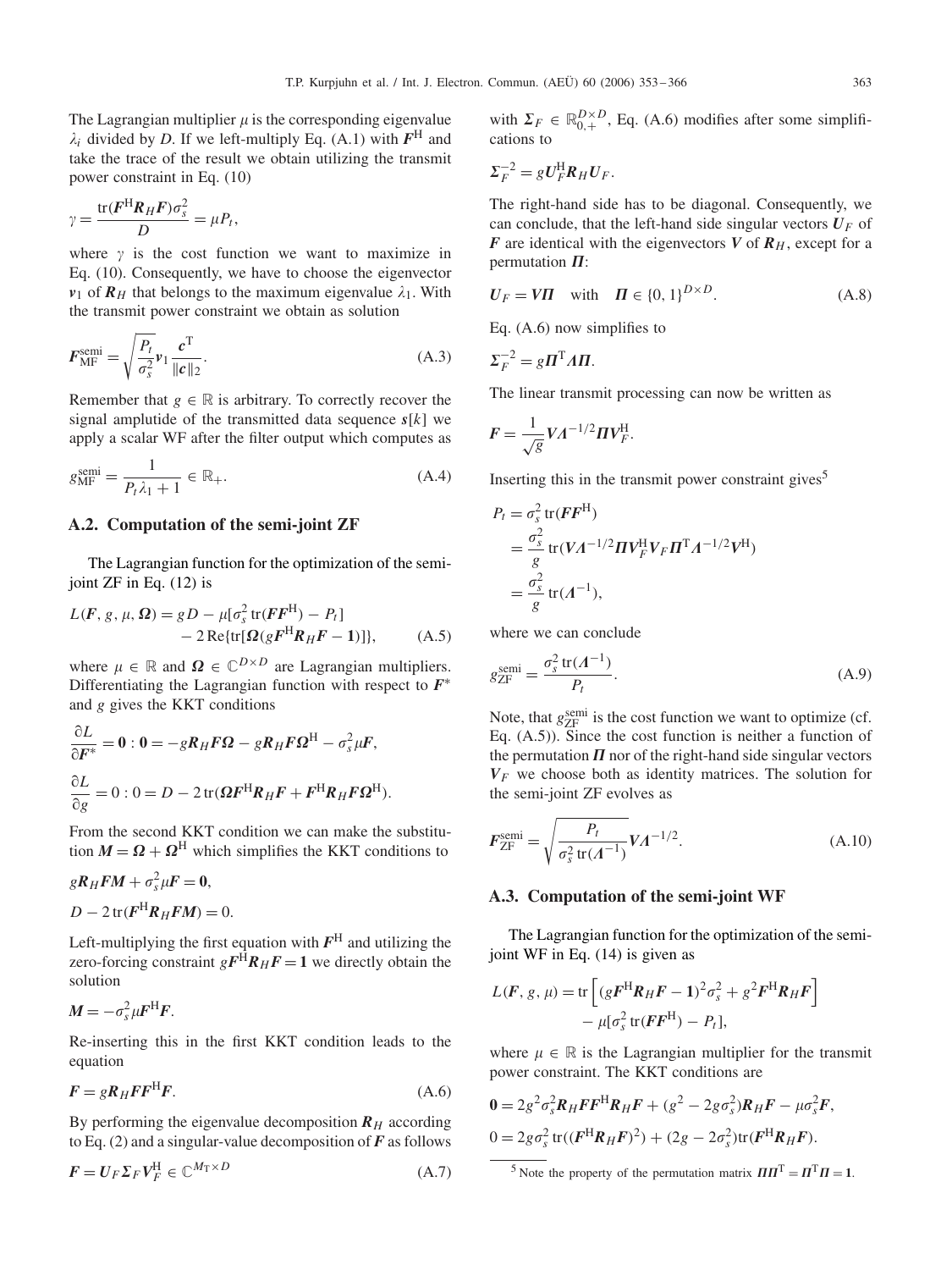<span id="page-11-0"></span>To obtain the solution we perform an eigenvalue decomposition of  $R_H$  according to Eq. (2) and perform an SVD of *F* as in Eq. (A.7). The first KKT condition reads after some simplifications as

$$
2g^2\sigma_s^2 U_F^{\text{H}} \mathbf{R}_H U_F \Sigma_F^2 U_F^{\text{H}} \mathbf{R}_H U_F \Sigma_F^2 + (g^2 - 2g\sigma_s^2) U_F^{\text{H}} \mathbf{R}_H U_F \Sigma_F^2 = \mu \sigma_s^2 \Sigma_F^2.
$$

We can conclude that the left-hand side singular vectors  $U_F$ have to be identical to the eigenbase *V* up to a permutation  $\Pi \in \{0, 1\}^{D \times D}$ :

$$
U_F=V\Pi,
$$

since the right-hand side of above equation is diagonal. For notational convenience we substitute  $\hat{A} = \Pi^{T} A \Pi$ . With these assumptions the KKT conditions evolve now as

$$
0 = 2g\sigma_s^2(g\Sigma_F^2 \hat{A} - 1)\hat{A}\Sigma_F + g^2\hat{A}\Sigma_F - \mu\sigma_s^2\Sigma_F,
$$
  

$$
0 = 2g\sigma_s^2 \operatorname{tr}(\Sigma_F^4 \hat{A}^2) - 2\sigma_s^2 \operatorname{tr}(\Sigma_F^2 \hat{A}) + 2g \operatorname{tr}(\Sigma_F^2 \hat{A}).
$$

From the second KKT condition we can solve for *g* as

$$
g = \frac{\sigma_s^2 \operatorname{tr}(\Sigma_F^2 \hat{A})}{\operatorname{tr} \left(\sigma_s^2 \Sigma_F^4 \hat{A}^2 + \Sigma_F^2 \hat{A}\right)}.
$$
 (A.11)

Re-arranging the first KKT condition leads to

$$
2g\sigma_s^2\Sigma_F^3\hat{A}^2 + (g - 2\sigma_s^2)\hat{A}\Sigma_F - \mu'\sigma_s^2\Sigma_F = 0,
$$

where we have scaled the Lagrangian multiplier as  $\mu' = \mu/g$ .<br>We obtain with the substitution We obtain with the substitution

$$
\varepsilon = \frac{2g\sigma_s^2}{2\sigma_s^2 - g} \tag{A.12}
$$

after another scaling of the Lagrangian multiplier that  $\Sigma_F$ follows from

$$
\[ \varepsilon \Sigma_F^2 \hat{A} - (1 + \mu'' \hat{A}^{-1}) \] \varepsilon \hat{A} \Sigma_F^2 = 0.
$$

By defining the auxiliary variable

$$
\mathbf{B} = \varepsilon \hat{A} \Sigma_F^2 \tag{A.13}
$$

we obtain the well-known problem [\[22\]](#page-12-0)

$$
[\bm{B} - (1 + \mu''\hat{\bm{\Lambda}}^{-1})]\bm{B} = \bm{0}
$$

which has the solution

$$
B = (1 + \mu'' \hat{A}^{-1})_{+} = \Pi^{T} \Psi \Pi
$$
 (A.14)

with  $\Psi = (1 + \mu'' A^{-1})_+$ . The solution for the semi-joint<br>continuization can be found in an iterative procedure, where optimization can be found in an iterative procedure, where the parameter  $\mu''$  is chosen such to fulfill the transmit power

constraint. Note, that  $\bf{B}$  is always diagonal, positive semidefinite. The original argument of the optimization after back-substituting  $\hat{\lambda} = \Pi^{T} A \Pi$  computes as

$$
\Sigma_F^2 = \frac{1}{\varepsilon} \hat{\Lambda}^{-1} \mathbf{B}
$$
  
= 
$$
\frac{\text{tr}(\mathbf{\Psi})}{2\sigma_s^2 \text{tr}(\mathbf{\Psi} - \mathbf{\Psi}^2)} \mathbf{\Pi}^T \Lambda^{-1} \mathbf{\Psi} \mathbf{\Pi}.
$$
 (A.15)

For the linear precoder we get

$$
F = U_F \Sigma_F V_F^{\rm H}
$$
  
=  $\sqrt{\frac{\text{tr}(\boldsymbol{\Psi})}{2\sigma_s^2 \text{tr}(\boldsymbol{\Psi} - \boldsymbol{\Psi}^2)}} V \boldsymbol{\Pi} \boldsymbol{\Pi}^{\rm T} \boldsymbol{\Lambda}^{-1/2} \boldsymbol{\Psi}^{1/2} \boldsymbol{\Pi} V_F^{\rm H}$   
=  $\sqrt{\frac{\text{tr}(\boldsymbol{\Psi})}{2\sigma_s^2 \text{tr}(\boldsymbol{\Psi} - \boldsymbol{\Psi}^2)}} V \boldsymbol{\Lambda}^{-1/2} \boldsymbol{\Psi}^{1/2} \boldsymbol{\Pi} V_F^{\rm H}.$ 

Inserting this solution of  $F$  in the optimization criterion, cf. Eq. (14), shows that neither the cost function nor the transmit power constraint depend on the permutation  $\Pi$  and righthand side singular vector  $V_F$ . Therefore we choose them to be the identity matrix and the solution computes as

$$
\boldsymbol{F}_{\text{WF}}^{\text{semi}} = \sqrt{\frac{\text{tr}(\boldsymbol{\varPsi})}{2\sigma_s^2 \text{tr}(\boldsymbol{\varPsi} - \boldsymbol{\varPsi}^2)}} \boldsymbol{V} A^{-1/2} \boldsymbol{\varPsi}^{1/2}
$$
(A.16)

with  $\Psi = (1 + \mu'' A^{-1})_+$ . The optimum weighting<br>  $\sigma^{\text{semi}}$  can be computed by inserting the solution of  $g_{\text{WF}}^{\text{semi}}$  can be computed by inserting the solution of  $F_G(A, 15)$  in Eq. (A.11) which vields Eq.  $(A.15)$  in Eq.  $(A.11)$  which yields

$$
g_{\rm WF}^{\rm semi} = 2\sigma_s^2 \frac{\text{tr}(\Psi - \Psi^2)}{\text{tr}(2\Psi - \Psi^2)}.
$$
\n(A.17)

# **References**

- [1] Verdu S. Multiuser detection. Cambridge, UK: Cambridge University Press; 1998.
- [2] Vojčić B, Jang W. Transmitter precoding in synchronous multiuser communications. IEEE Trans Commun 1998;46:1346–55.
- [3] Joham M, Utschick W, Nossek J, Linear transmit processing in MIMO communications systems. IEEE Trans Signal Process, 2004, accepted for publication.
- [4] Pilc R. The optimum linear modulator for a Gaussian source used with a Gaussian channel. Bell System Tech J 1969;48:3075–89.
- [5] Lee K, Petersen D. Optimal linear coding for vector channels. IEEE Trans Commun 1976;COM-24:1283–90.
- [6] Salz J. Digital transmission over cross-coupled linear channels. AT&T Tech J 1985;64:1147–59.
- [7] Yang J, Roy S. On joint transmitter and receiver optimization for multiple-input-multiple-output (MIMO) transmission systems. IEEE Trans Commun 1994;42:3221–31.
- [8] Scaglione A, Giannakis G, Barbarossa S. Redundant filterbank precoders and equalizers, Part I: unification and optimal designs. IEEE Trans Signal Process 1999;47: 1988–2006.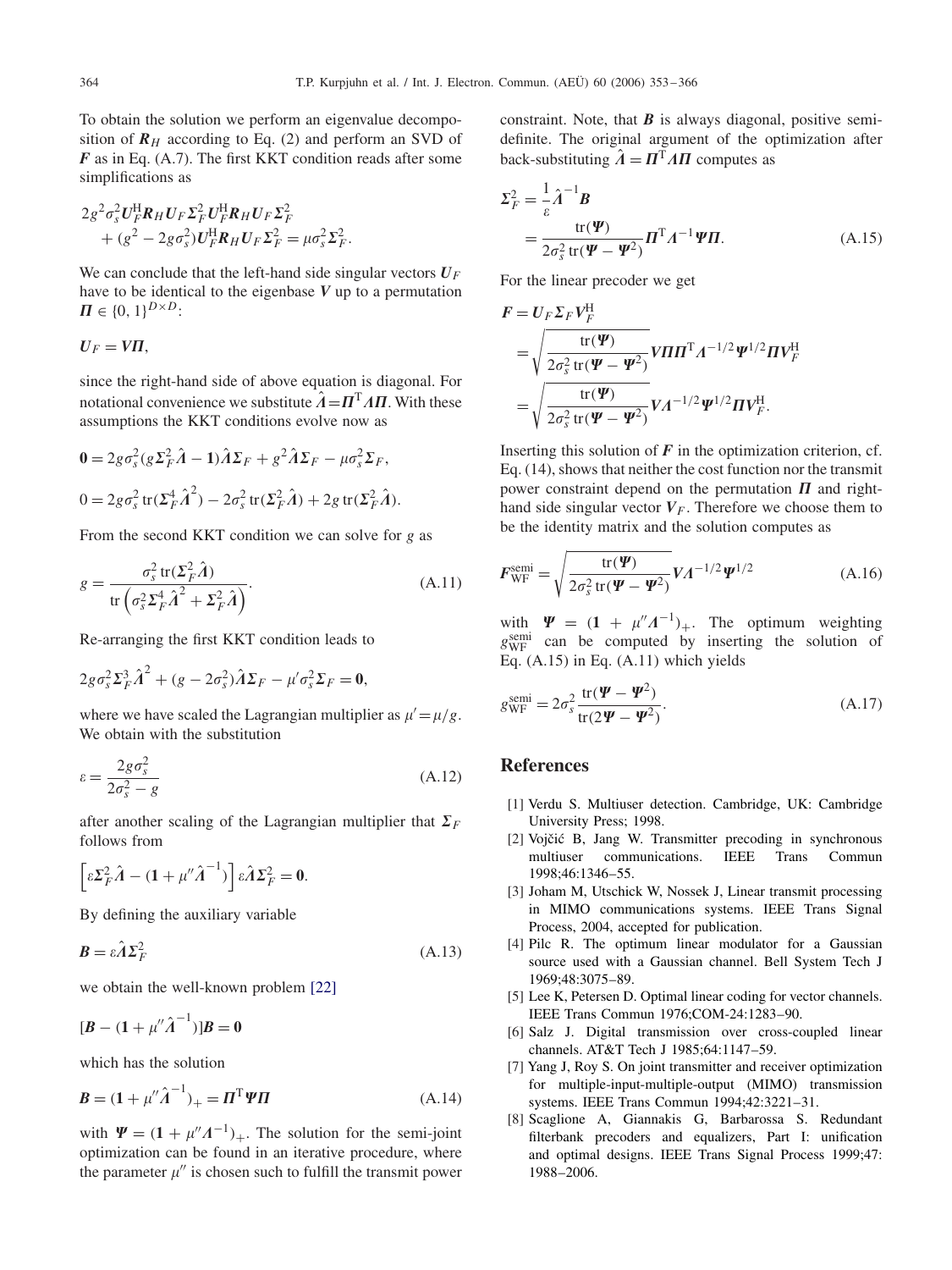- <span id="page-12-0"></span>[9] Ban K, Katayama M, Yamazato T, Ogawa A. Joint optimization of transmitter/receiver with multiple transmit/receive antennas in band-limited channels. IEICE Trans Commun 2000;E83-B:1697–704.
- [10] Sampath H, Stoica P, Paulraj A. Generalized linear precoder and decoder design for MIMO channels using the weighted MMSE criterion. IEEE Trans Commun 2001;49(12).
- [11] Kurpjuhn T. Transmission strategies in wireless MIMO communication systems. Dissertation. Munich, Germany: Munich University of Technology, Institute for Circuit Theory and Signal Processing, April 2004.
- [12] Wang J, Zhao M, Zhou S, Yao Y. A novel multipath transmission diversity scheme in TDD-CDMA systems. IEICE Trans Commun 1999;E82-B:1706–9.
- [13] Irmer R, Noll Barreto A, Fettweis G. Transmitter precoding for spread-spectrum signals in frequency-selective fading channels. Proc. 3G Wireless, May 2001. p. 939–44.
- [14] Han J-K, Lee M-W, Park H-K. Principal ratio combining for pre/post-rake diversity. IEEE Commun Lett 2002;6: 234–6.
- [15] Kurpjuhn T, Joham M, Nossek J. Optimization criteria for linear precoding in flat fading TDD–MIMO downlink channels with matched filter receivers. In: Proceedings of the 59th IEEE vehicular technology conference. (Spring VTC '04), Milan, Italy, May 2004.
- [16] Scaglione A, Stoica P, Barbarossa S, Giannakis G, Sampath H. Optimal design for space-time linear precoders and decoders. IEEE Trans Signal Process 2002;50:1051–64.
- [17] Kiessling M, Speidel J, Viering I, Reinhardt M. Short-term and long-term diagonalization of correlated mimo-channels with adaptive modulation. Proceedings of the 13th IEEE international symposium on personal, indoor and mobile radio communication (PIMRC), Lisboa, Portugal, September 2002, p. 593–7.
- [18] Proakis J. Digital communications. 3rd ed., New York, NY: McGraw-Hill; 1995.
- [19] Lucent, Nokia, Siemens TI. A standardized set of MIMO radio propagation channels, 2001. 3GPP TSG RAN WG1 #21-1179.
- [20] Brunner, C. Utschick, W. Nossek, J. Exploiting the shortterm and long-term channel properties in space and time: eigenbeamforming concepts for the BS in WCDMA. Eur Trans Telecommun, 2001; 365–78.
- [21] Brewer J. Kronecker products and matrix calculus in system theory. IEEE Trans Circuits Systems 1978;CAS-25:772–81.
- [22] Telatar E. Capacity of multi-antenna gaussian channels. Technical Memorandum, Bell Laboratories, Lucent Technologies. Eur Trans Telecommun 1999;10(6):585–95.



**Josef A. Nossek** was born on December 17, 1947 in Vienna, Austria. He received the Dipl.- Ing. and the Dr. techn. degrees in Electrical Engineering from the University of Technology in Vienna, Austria in 1974 and 1980, respectively.

In 1974, he joined Siemens AG in Munich, Germany, as a member of the Technical Staff, where he worked on

the design of filters for communication systems. In 1978, he became supervisor of a group working on discrete-time circuits (switched-capacitor and CCD-filters) and from 1980 on he was as Head of Department responsible for electromechanical, microwave and digital filter design activities. In 1982 he moved into Digital Microwave Radio Design, where he first was responsible for high data rate modems employing multi level modulation techniques. In 1987 he was promoted to Head of all Radio Systems Design. Since 1989 he is a Full Professor for Circuit Theory and Signal Processing at Munich University of Technology, where he teaches undergraduate and graduate courses on circuit and systems theory and signal processing and leads research on signal processing algorithms for communications systems, theory of linear systems and VLSI architectures.

From 1999 till 2002 he was Dean of the Department of Electrical Engineering and Information Technology of the Munich University of Technology.

He has been a guest professor in 1984 at the University of Cape Town, South Africa and in 1992 and 1998 at the University of California at Berkeley and in 1995 at the University of Technology in Vienna.

Prof. Nossek served as Guest Editor for the IEEE Transactions on Circuits and Systems in 1993, as Associate Editor during 1991 to 1993 and as Editor-in Chief during 1995 to 1997. He is on the Editorial Board of a number of scientific and technical journals. He was program co-chairman of the IEEE International Conference on Acoustics, Speech and Signal Processing in Munich in 1997. He was a member of the Board of Governors of the IEEE Circuits and Systems Society from 1998 to 2000. He is a Fellow of IEEE since 1993. His awards include the ITG Best Paper Award 1988, the Mannesmann Mobilfunk Innovations award 1998 and the Golden Jubilee Medal of the IEEE Circuits and Systems Society for "Outstanding Contributions to the Society". He was President Elect of the IEEE Circuits and Systems Society in 2001, President in 2002 and Past President in 2003. Since 2005 he is Vice President of VDE.



**Tobias Peter Kurpjuhn** was born in 1974 in Ruit auf den Fildern, near Stuttgart, Germany. He received the Dipl.-Ing. and Dr.-Ing. degrees in Electrical Engineering from the Munich University of Technology, Munich, Germany, in 1999 and 2004, respectively.

In the summer of 1998 he stayed at the University of Illinois at Urbana-Champaign where he worked on the

development of a man-machine-interface for robotic arms within the scope of an internship in the Artificial Intelligence Lab at the Beckman Institute. From 1999 to 2004 he was a Research Assistant in the Institute for Circuit Theory and Signal Processing at the Munich University of Technology. Since 2004, he works in the Concept Engineering Department at Infineon Technologies, Munich, focusing on the development of baseband algorithms for GSM and EDGE. He also works on the development and application of signal processing algorithms to current and future MIMO systems.